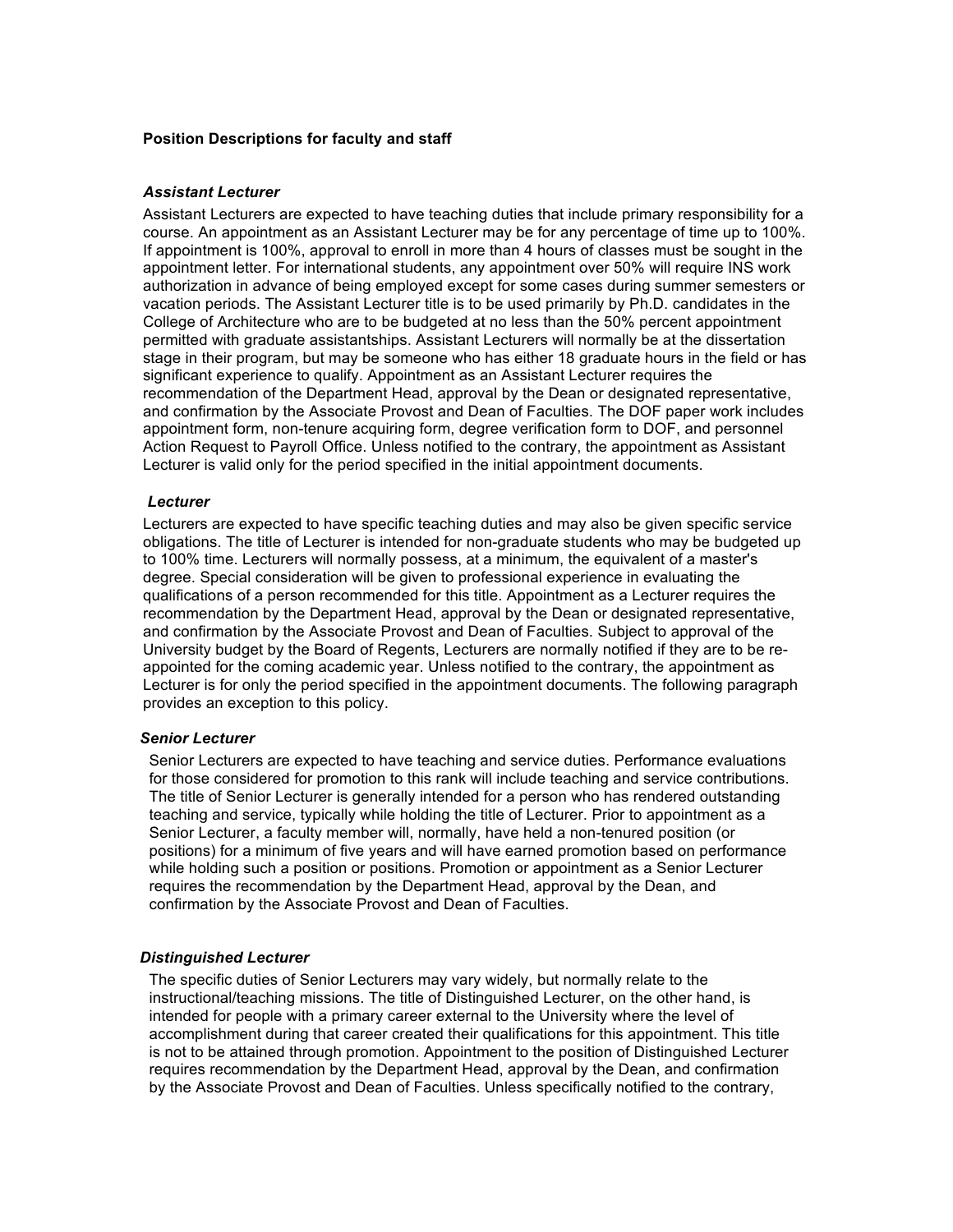the appointment as Distinguished Lecturer is for only the period specified in the appointment documents.

## *Adjunct Professor or Research Affiliate*

**Eligibility.** Recognized scholars who do not hold a permanent appointment to the faculty (including visiting and adjunct academic appointments) of this University, but who otherwise meet the basic requirements for the status of Member of the Graduate Faculty, as described previously, may be eligible for appointment to Adjunct Member status. In addition, individuals not located in College Station and not employed by Texas A&M University may be considered for Adjunct Member status on the Graduate Faculty provided they are employed by another agency of the Texas A&M University System or are qualified staff of federal or state agencies. Such nominations should be made in those cases in which there is an apparent need, and justification can be presented by the head of an academic department in College Station.

Appointment of an Adjunct Member is accomplished by use of the Personal Record Form, initiated by the head of the academic department at College Station through the College Graduate Instruction Committee and the College Dean to the Dean of Graduate Studies. A non tenure-

track individual is nominated by the head of the appropriate academic department in College Station who must present evidence that (a) the nominee (1) has taught a graduate class, or (2) has actively served on a graduate student's advisory committee, or (3) has held a definite administrative assignment in the graduate program of a university; and that (b) the nominee has published a scholarly work as primary author (or, in the case of a professional discipline, has exhibited appropriate evidence of professional accomplishment). Recognized scholars and authorities whose merits are clearly established need not be measured by standard criteria. Appointment of these individuals is accomplished by use of the Personal Record Form, initiated by the head of the academic department at College Station through the College Graduate Instruction Committee and the College Dean to the Dean of Graduate Studies.

**Privileges.** An Adjunct Member of the Graduate Faculty may teach graduate courses and serve as a member or co-chair (but not chair), with a Member as the other co-chair, of a graduate student's Advisory Committee.

# *Special Appointment*

There may be times when the head of an academic department in College Station wishes to have qualified individuals teach a graduate course or serve on a student's Advisory Committee without being permanently on the Graduate Faculty as either a Member, Associate Member or Adjunct Member. In addition, qualified individuals from other universities, government or industry may be appointed in special cases to teach a graduate course or to serve on a student's Advisory Committee.

These appointments are accomplished by a letter of request from the head of an academic department in College Station to the Dean of Graduate Studies, with the individual's resume attached. In the letter of request, the department head should indicate if the Special Appointment status is to be limited to the one specified committee, to one specified teaching assignment, or to a fixed length of time (e.g., for one or two years).

A qualified individual from another university, government or industry who holds Special Appointment status to the graduate faculty and who serves on a Graduate Advisory Committee is not counted toward the minimum number of graduate faculty necessary to form the committee.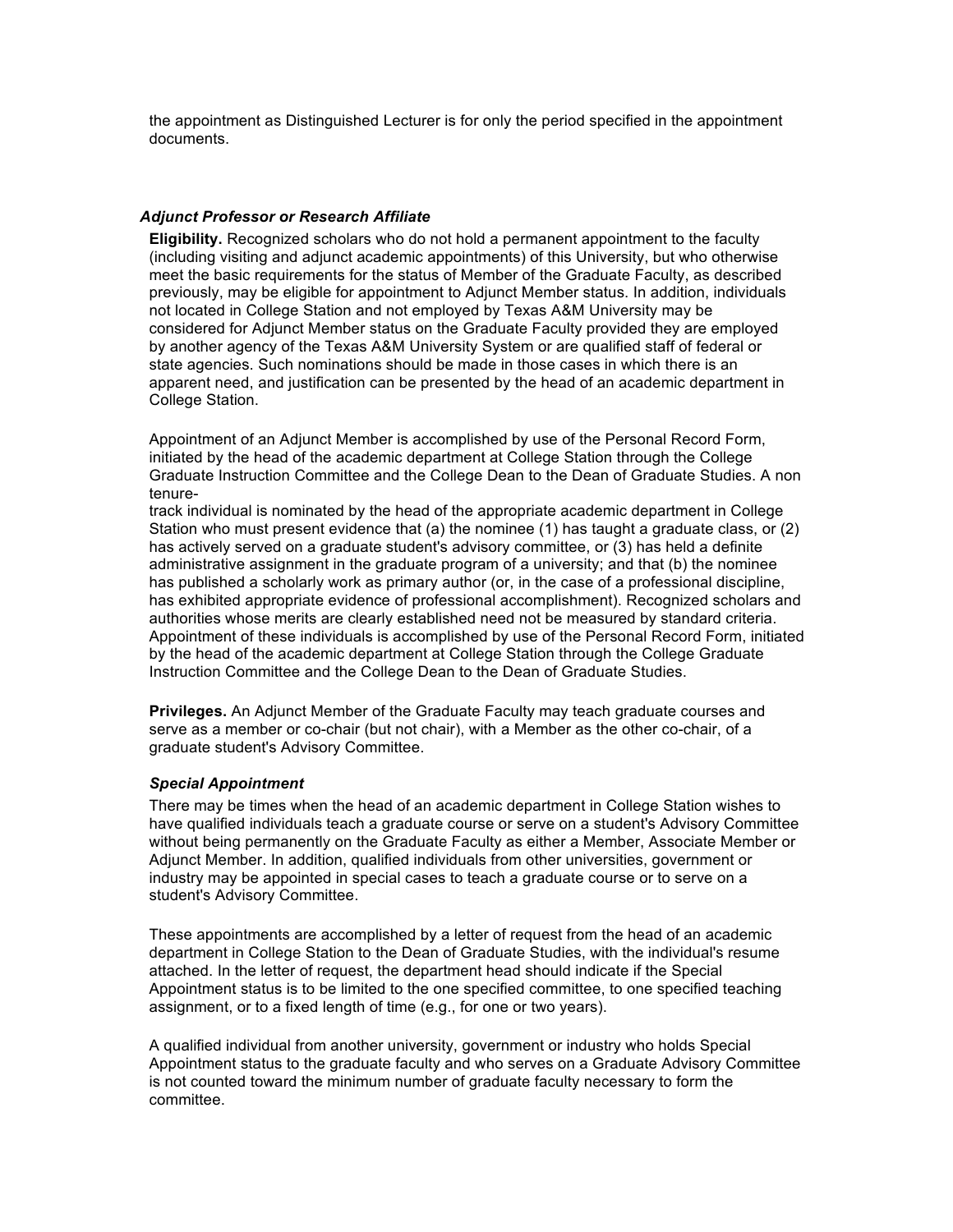## *Instructor*

In some colleges an individual may be hired into a tenure-track position with the rank of Instructor. Generally, "Instructor" describes an individual who has not yet finished his or her terminal degree. University Guidelines state that Faculty members holding a tenure-accruing appointment with the rank of instructor will be promoted to the rank of Assistant Professor upon the receipt of the terminal degree. (Rules and Regs 4.4.3.1). *The College of Architecture does not hire at the instructor rank.*

# *Assistant Professor*

Assistant Professors are expected, at a minimum, to be effective in instruction/teaching and to establish a productive pattern of research, creative activities and publication. Service contributions should generally be focused on Department and College academic needs. Further, it is expected that Assistant Professors will display evidence of progress toward meeting the established criteria for promotion to Associate Professor with tenure (see Attachment A on Evaluation Criteria). Promotion to Associate Professor and the awarding of tenure occur concurrently in the College of Architecture. Granting of promotion and tenure will be based on an assessment of all three performance dimensions.

## *Associate Professor*

Associate Professors are expected, at a minimum, to demonstrate effectiveness in all three performance dimensions. In addition, excellence is expected in instruction/teaching or research, creative activities and publication. Associate Professors, are expected to exhibit greater

 contributions in one or more of the areas of service effectiveness and excellence compared to Assistant Professors.

## *Professor*

Promotion to Professor will be based on an assessment of all three performance dimensions. There may be significant diversity in the nature of the contributions by Professors. However, there is the continued expectation of examples of excellence in one or more performance areas. Merit compensation will be the primary extrinsic means of recognizing such excellence. Other potential means of recognition are through consideration for appointment to an endowed position or to a Distinguished Professorship.

## *Distinguished Professor*

Distinguished Professor is a title reserved for the most accomplished, senior professors. Promotion from Full Professor to Distinguished Professor is not a typical promotion and tenure process and therefore will be made in accordance with University guidelines and College procedures separate from the guidelines in this document.

## **3. Endowed Positions**

There are three categories of endowed positions at Texas A&M University: (1) endowed chairs, (2) endowed professorships and (3) endowed faculty fellowships.

State funds provide basic salaries for faculty, but only private support allows Texas A&M to recruit and recognize its most deserving faculty. Endowed chairs and professorships fund special classroom projects, equipment, professional development and research initiatives. Most donors designate their chairs and professorships to specific colleges or departments.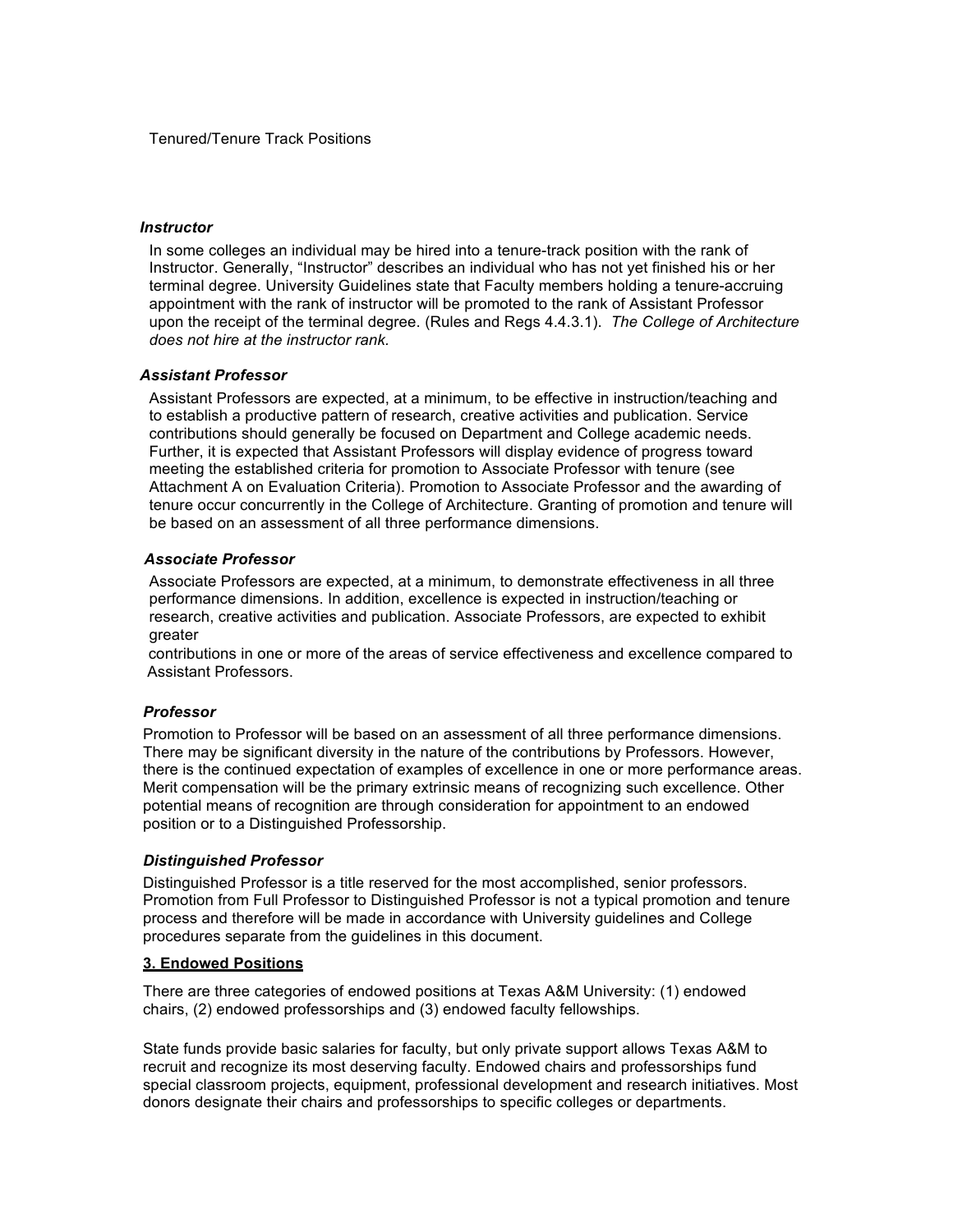Current university rules regarding the Appointment, Evaluation, and Reappointment of Faculty to Endowed Positions (endowed chairs, endowed professorships, and endowed faculty fellowships) can be found at: http://rules-saps.tamu.edu/PDFs/12.01.99.M2.01.pdf

University Professorships for Teaching Excellence (UPTE): This professorship recognizes our most dedicated undergraduate faculty, those individuals who excel in every area of the teaching endeavor. The UPTE is bestowed for a five-year, renewable term after a rigorous selection process.

## **4. Emeritus Status**

Upon retiring, all eligible faculty will be considered for emeritus status. Current university rules and procedures regarding the appointment to emeritus status can be found at: http://rulessaps.tamu.edu/PDFs/31.08.01.M1.pdf. In the College of Architecture, a paper ballot will be used to obtain a faculty vote of yes, no or abstain.

The form for nominating a faculty member for emeritus status can be found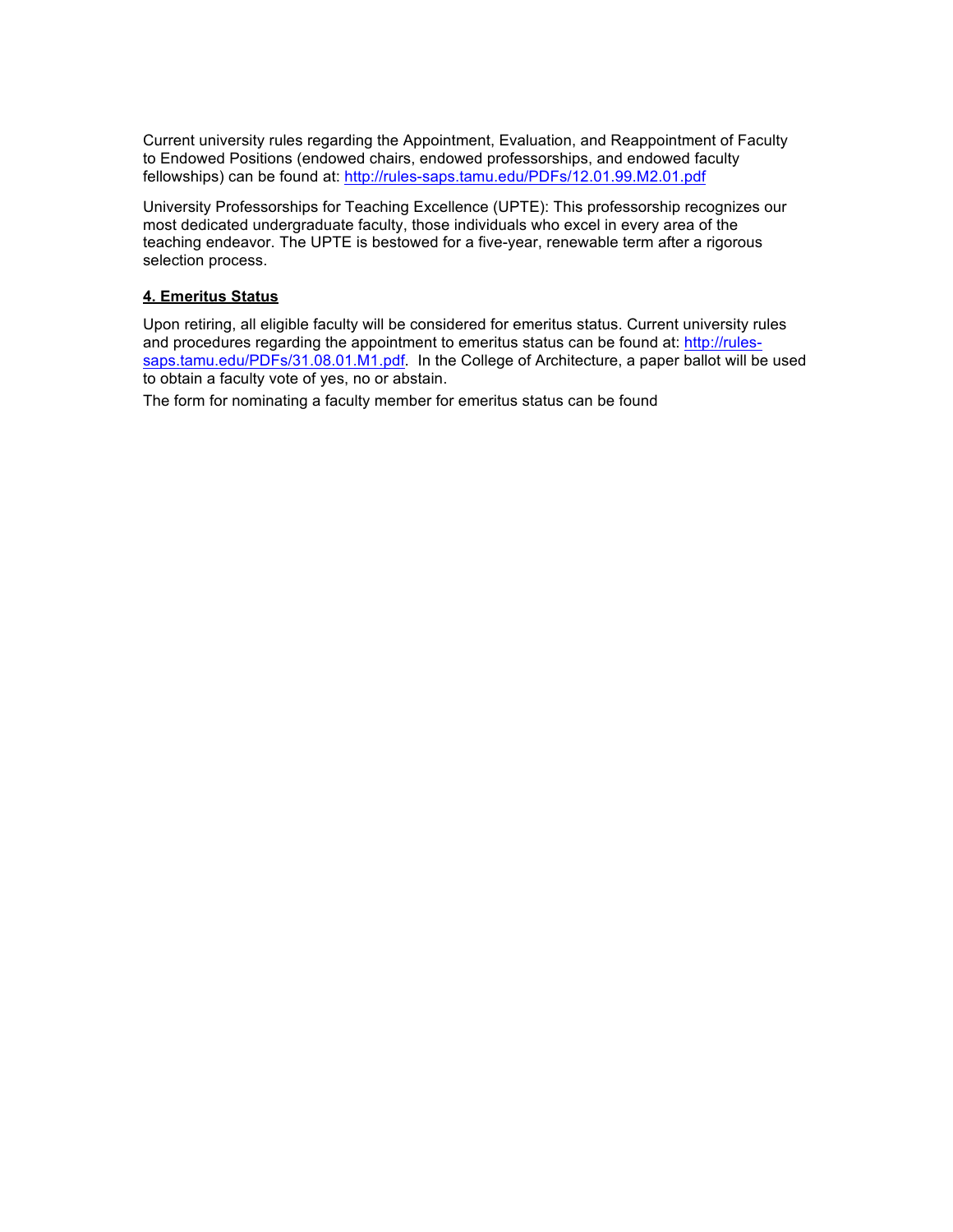## List of Faculty and their job titles

Koichiro Aianti **Assistant Professor** Assistant Professor Craig Babe, AIA Assistant Professor of Practice Dr. Juan-Carlos Baltazar-Cervantes Visiting Assistant Professor Dr. Stephen Caffey **Assistant Professor** Dr. Gabriela Campagnol **Assistant Professor** Dr. Mark Clayton **Professor** Dr. Charles Culp **Professor** Dr. Sarah Deyong **Assistant Professor** Dr. Frances Downing **Professor** Marcel Erminy **Senior Lecturer** Senior Lecturer Gabriel Esquivel **Assistant Professor** John Fairey **Professor** Dr. Anat Geva Associate Professor Brain Gibbs Visiting Lecturer Dr. Kevin Glowacki **Assistant Professor** John Only Greer **Netired Professor Emeritus** Dr. Jeff Haberl Professor D. Kirk Hamilton, FAIA, FACHA Professor Dr. Weiling He **Associate Professor** Rodney Hill **Rodney Hill** Professor Ray Holliday **Assistant Professor of Practice** Shelley Holliday **Shelley Holliday** Senior Lecturer Dr. Nancy Klein **Associate Professor** Dr. Peter Lang Associate Professor Dr. Zhipeng Lu Lecturer Greg Luhan **Associate Professor of Practice** Gerald Maffei **Visiting Professor** George Mann, RA, AIA **Professor** Dr. Joseph McGraw Retired Professor Emeritus Dr. Anne Nichols **Associate Professor of Practice** Mark Odom **Associate Professor of Practice** Michael O'Brien **Professor** Dr. Susan Rodiek **Associate Professor** Dr. Julie Rogers Senior Lecturer

Dr. Mardelle Shepley **Professor** 

Dr. Elton Abbot, AIA Associate Professor of Practice Assistant Dean for International Programs and Initiatives Associate Professor Associate Director of Energy Systems Laboratory Associate Head for Professional Programs Associate Head for Research Associate Director, Energy Systems Laboratory Associate Professor Director of the CRS Center Associate Head for Undergraduate Architecture Programs Associate Director of Center for Heritage Conservation Robert Schiffhauer **Associate Professor**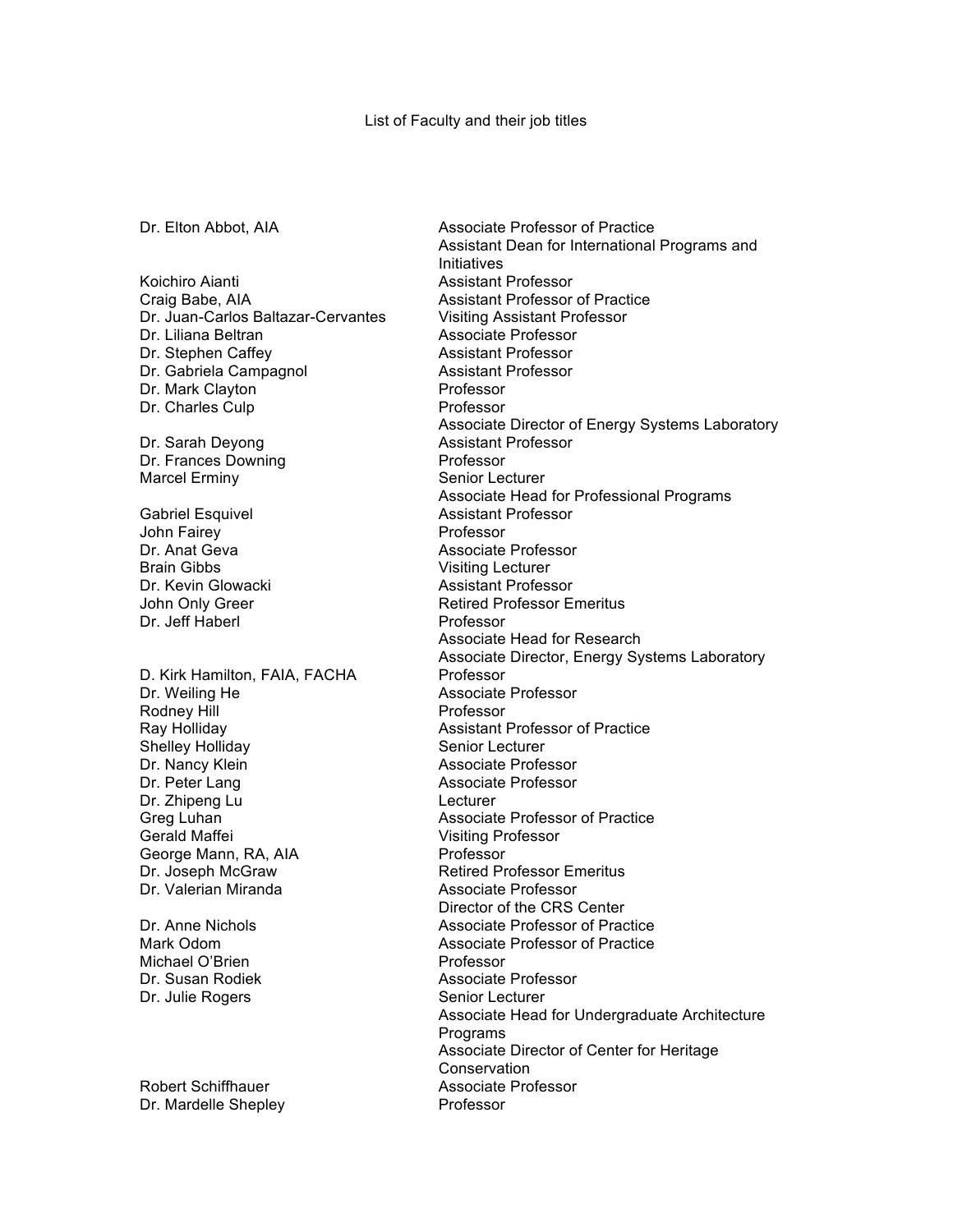Dr. Phillip Tabb **Professor**<br>Dr. Robert Warden, RA Professor Dr. Robert Warden, RA

David Woodcock, FAIA, FSA, FAPT

Director of the Center for Health Systems & Design Director of the Center for Heritage Conservation Director Emeritus CHC Dr. Wei Yan **Associate Professor**<br>
Dr. Xuemei Zhu **Assistant Professor** Assistant Professor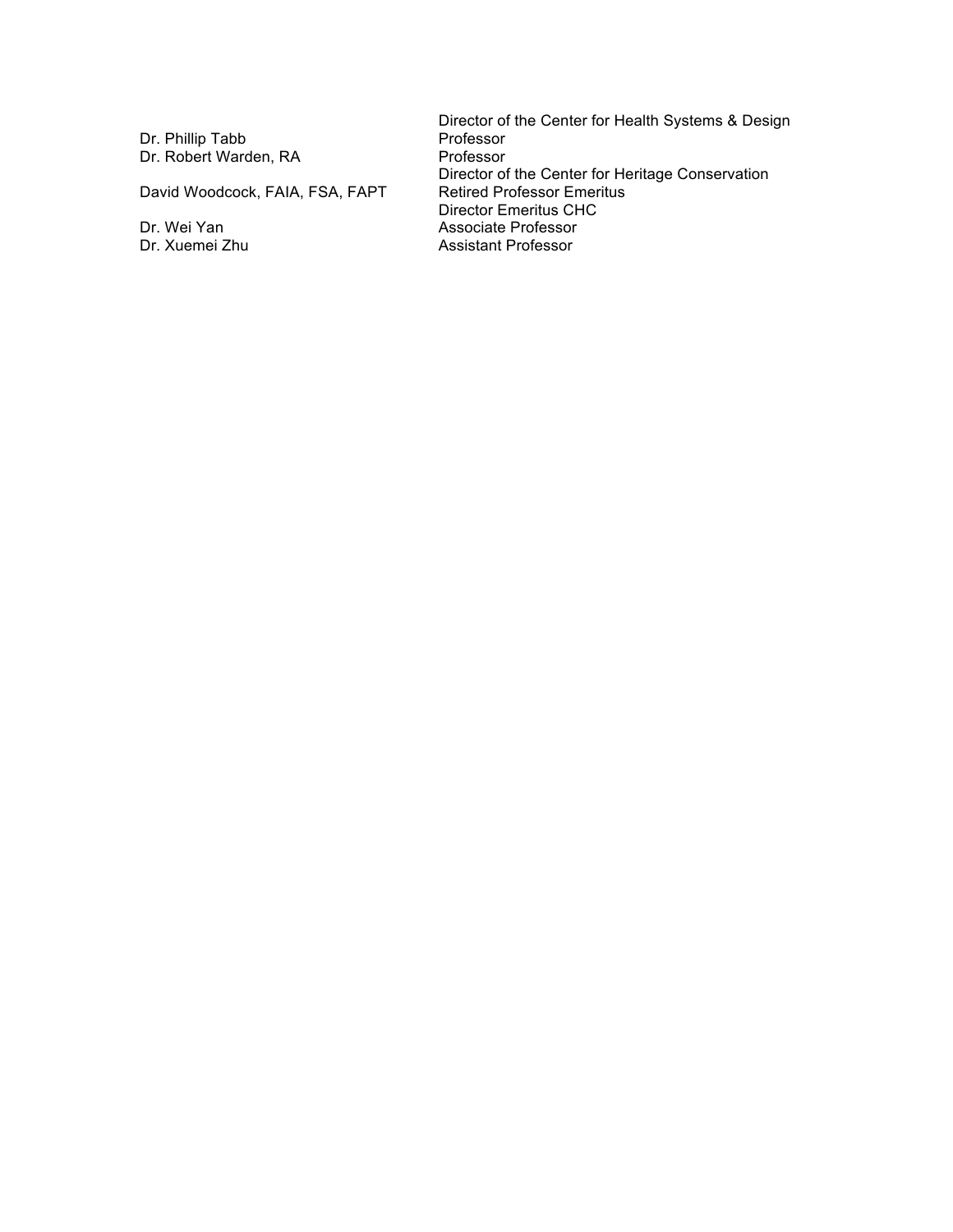# ASSISTANT TO DEPARTMENT HEAD

# **Position Description**

| Position Information                                                                                                                       |                                     |
|--------------------------------------------------------------------------------------------------------------------------------------------|-------------------------------------|
| <b>Position Title</b>                                                                                                                      | <b>Assistant To Department Head</b> |
| <b>Posting Title</b>                                                                                                                       | <b>ASSISTANT TO DEPARTMENT HEAD</b> |
| <b>Titie Code</b>                                                                                                                          | <b>TAMU-9937</b>                    |
| Classified /<br>Non-Classified                                                                                                             | Non-Classified                      |
| If New Title, Please<br><b>Enter Proposed Title:</b>                                                                                       |                                     |
| <b>Department</b>                                                                                                                          | <b>ARCHITECTURE / 02-130500</b>     |
| <b>Geographic Location</b>                                                                                                                 | <b>College Station</b>              |
| <b>Direct Supervisor</b>                                                                                                                   |                                     |
| <b>PIN</b>                                                                                                                                 | M14461                              |
| <b>FLSA</b>                                                                                                                                | Exempt                              |
| <b>ADLOC Account</b>                                                                                                                       | 02-130500                           |
| <b>Funding Account(s)</b>                                                                                                                  | 02-130500-100%                      |
| <b>Primary Funding</b><br><b>Source</b>                                                                                                    | <b>Education and General</b>        |
| If 'Other' Primary<br><b>Funding Source, Please</b><br>Specify:                                                                            |                                     |
| <b>Title Minimum Salary</b><br>Rate                                                                                                        | \$36,000 to \$41,000                |
| <b>Title Minimum Salary</b><br><b>Pay Basis</b>                                                                                            | Annually                            |
| <b>Position Type</b>                                                                                                                       | Budgeted/Benefits - Full-Time       |
| If 'Part Time', Please<br><b>Specify Percent Effort:</b>                                                                                   |                                     |
| Is this position<br>restricted by the Patriot<br>Act?                                                                                      | No                                  |
| Is this position D.O.T.<br>regulated?                                                                                                      | No                                  |
| <b>Secondary Costs:</b>                                                                                                                    | None                                |
| Is this a supervisory<br>position that has the<br>authority to hire<br>employees or whose<br>recommendations for<br>hiring, termination or | No                                  |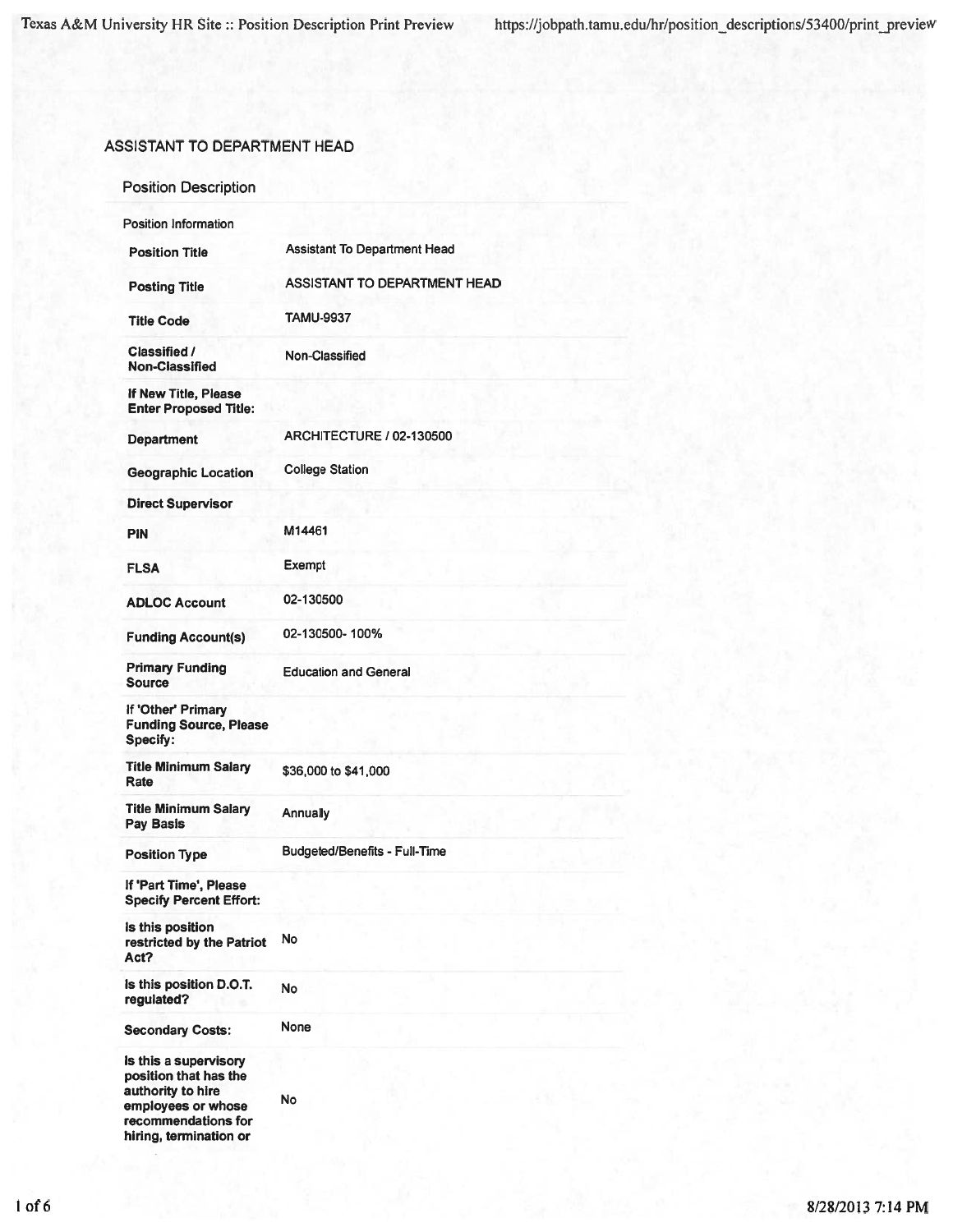| other change of                               |                                                                                                                      |
|-----------------------------------------------|----------------------------------------------------------------------------------------------------------------------|
| employment status are<br>given strong         |                                                                                                                      |
| consideration?                                |                                                                                                                      |
|                                               |                                                                                                                      |
| <b>Employees Supervised:</b>                  | 2 Administrative Assistants<br>2 Student Workers                                                                     |
| Does this employee                            |                                                                                                                      |
| customarlly and                               |                                                                                                                      |
| regularly exercise                            |                                                                                                                      |
| discretion and                                | Yes                                                                                                                  |
| independent judgment                          |                                                                                                                      |
| and have the authority                        |                                                                                                                      |
| to make important                             |                                                                                                                      |
| decisions?                                    |                                                                                                                      |
|                                               | 75                                                                                                                   |
| If Yes, give percentage:                      |                                                                                                                      |
| <b>Piease indicate</b>                        | Computer-35 hrs.                                                                                                     |
| machines or equipment                         | Fax Machine- 1 hr.                                                                                                   |
| used in the                                   |                                                                                                                      |
| performance of                                | Copier- 3 hrs.                                                                                                       |
| essential duties:                             | Phone-3hrs.                                                                                                          |
|                                               |                                                                                                                      |
|                                               | Bachelor's degree or any equivalent combination of training                                                          |
| <b>TITLE Required</b>                         | and experience (eight years experience with high school                                                              |
| <b>Education and</b>                          | graduation or four years with an Associate degree). Three                                                            |
| <b>Experience:</b>                            | years experience in office administration or project                                                                 |
|                                               | management.                                                                                                          |
|                                               |                                                                                                                      |
|                                               | Bachelor's degree or any equivalent combination of training                                                          |
| <b>Position Specific</b>                      | and experience (eight years experience with high school<br>graduation or four years with an Associate degree). Three |
| <b>Required Education and</b>                 | years experience in office administration or project                                                                 |
| <b>Experience:</b>                            | management.                                                                                                          |
|                                               |                                                                                                                      |
| <b>TITLE Preferred</b>                        |                                                                                                                      |
| <b>Education and</b>                          | Bachelor's degree. Previous supervisory experience.                                                                  |
| <b>Experience:</b>                            |                                                                                                                      |
|                                               |                                                                                                                      |
| <b>Position Specific</b>                      | Bachelor's degree and administrative experience at TAMU.                                                             |
| <b>Preferred Education</b>                    | Five years TAMU experience in office administration                                                                  |
| and Experience:                               | management.                                                                                                          |
|                                               |                                                                                                                      |
| <b>TITLE Required</b>                         | None.                                                                                                                |
| <b>Licenses and</b><br><b>Certifications:</b> |                                                                                                                      |
|                                               |                                                                                                                      |
| <b>Position Specific</b>                      |                                                                                                                      |
| <b>Required Licenses and</b>                  |                                                                                                                      |
| <b>Certifications:</b>                        |                                                                                                                      |
|                                               |                                                                                                                      |
| <b>Preferred Licenses and</b>                 |                                                                                                                      |
| <b>Certifications:</b>                        |                                                                                                                      |
|                                               | Working knowledge of spreadsheet, presentation and word                                                              |
| <b>TITLE Required Special</b>                 | processing software programs. Interpersonal and                                                                      |
| Knowledge, Skills, and                        | communication skills and ability to plan and organize                                                                |
| <b>Abilities:</b>                             | effectively.                                                                                                         |
|                                               |                                                                                                                      |
| <b>Position Specific</b>                      | Working knowledge of spreadsheet, presentation and word                                                              |
| <b>Required Special</b>                       | processing software programs. Interpersonal and                                                                      |
| Knowledge, Abilities,                         | communication skills and ability to plan and organize                                                                |
| and Skills:                                   | effectively.                                                                                                         |
|                                               |                                                                                                                      |
| <b>Preferred Special</b>                      |                                                                                                                      |
| Knowledge, Abilities,                         | Knowledge of COMPASS, HOWDY and FAMIS useful.                                                                        |
| and Skills:                                   |                                                                                                                      |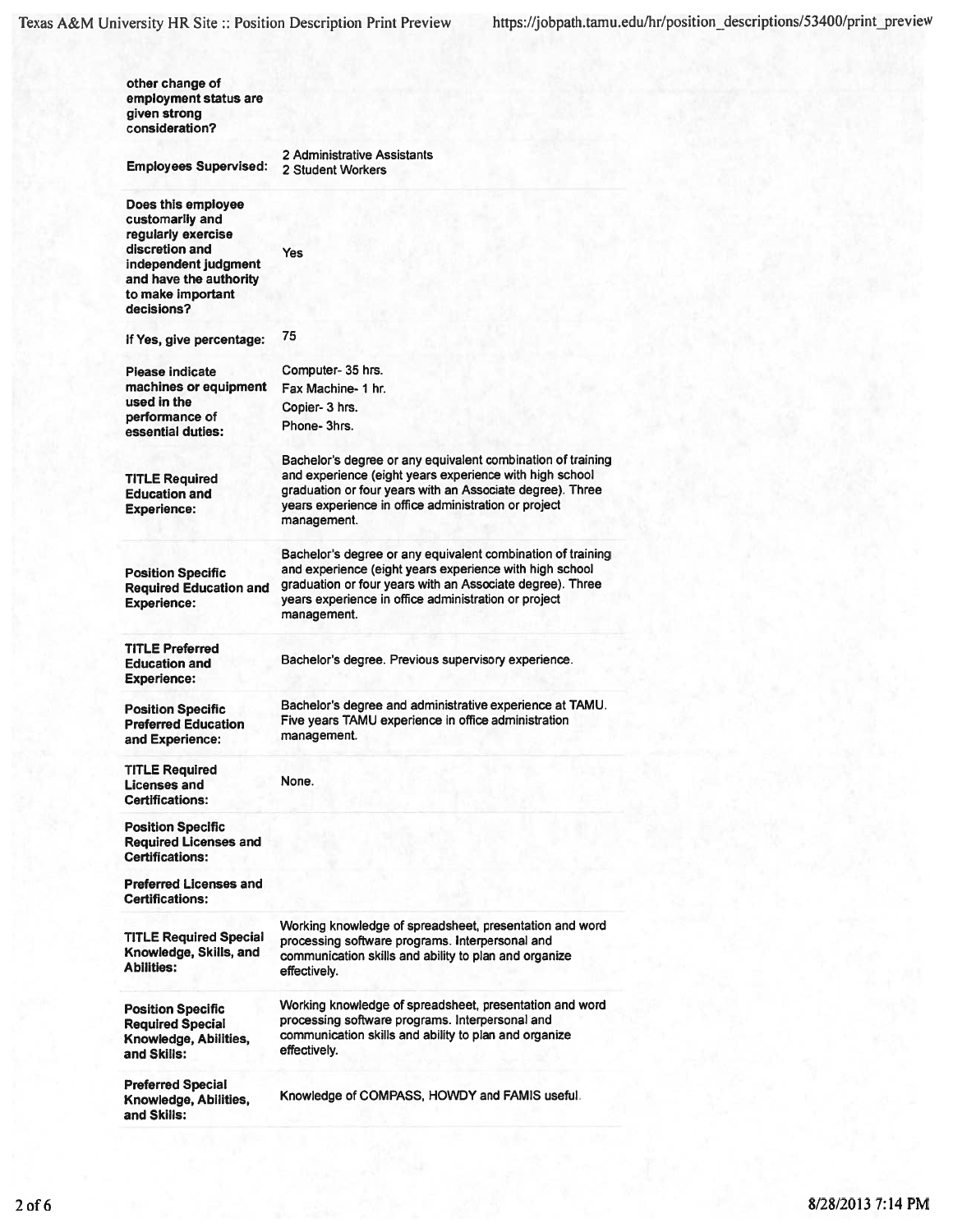| <b>TITLE Other</b><br><b>Requirements or Other</b><br><b>Factors:</b>             |                                                                                                                                                                                                                                                                                                                                                                                                                                                                                                                                     |
|-----------------------------------------------------------------------------------|-------------------------------------------------------------------------------------------------------------------------------------------------------------------------------------------------------------------------------------------------------------------------------------------------------------------------------------------------------------------------------------------------------------------------------------------------------------------------------------------------------------------------------------|
| <b>Position Specific Other</b><br><b>Requirements or Other</b><br><b>Factors:</b> | Ability to multi-task and work cooperatively with others.                                                                                                                                                                                                                                                                                                                                                                                                                                                                           |
| <b>Preferred Other</b><br><b>Requirements or Other</b><br><b>Factors:</b>         |                                                                                                                                                                                                                                                                                                                                                                                                                                                                                                                                     |
| <b>Job Duties</b>                                                                 |                                                                                                                                                                                                                                                                                                                                                                                                                                                                                                                                     |
| <b>General Summary</b>                                                            |                                                                                                                                                                                                                                                                                                                                                                                                                                                                                                                                     |
| <b>General Summary</b>                                                            | Provides direct administrative support to the Department<br>Head. Liaison with the College and University administrative<br>staff in their specific areas of responsibility.                                                                                                                                                                                                                                                                                                                                                        |
| <b>Job Duties</b>                                                                 |                                                                                                                                                                                                                                                                                                                                                                                                                                                                                                                                     |
| Is this an Essential<br>Duty?                                                     | <b>Yes</b>                                                                                                                                                                                                                                                                                                                                                                                                                                                                                                                          |
| <b>Duty Title</b>                                                                 |                                                                                                                                                                                                                                                                                                                                                                                                                                                                                                                                     |
| <b>Duties Performed</b>                                                           | Serve as the principle assistant to the Department Head.<br>Provide long-range planning and scheduling activities for the<br>department and for college activities in which the department<br>participates; assure the confidentiality of the Department<br>Head's mail, correspondence, and reports; assist in keeping<br>the Department Head's calendar, schedule appointments<br>and meetings; maintain the departmental policies and<br>procedures and ensuring compliance with College and<br>University rules and procedures. |
| <b>Percent of Total Time</b>                                                      | 30%                                                                                                                                                                                                                                                                                                                                                                                                                                                                                                                                 |
| Is this an Essential<br>Duty?                                                     | Yes                                                                                                                                                                                                                                                                                                                                                                                                                                                                                                                                 |
| <b>Duty Title</b>                                                                 |                                                                                                                                                                                                                                                                                                                                                                                                                                                                                                                                     |
| <b>Duties Performed</b>                                                           | Monitor the departmental fiscal accounts; process purchases<br>through Aggie Buy system; approve department pro card<br>usage and account numbers for purchases; maintain the<br>departmental scholarship distribution to students; process<br>tuition waivers and payments; oversee faculty workstation<br>funds and purchases; use of COMPASS and SPARTA for<br>viewing, data retrieval and awarding.                                                                                                                             |
| <b>Percent of Total Time</b>                                                      | 20%                                                                                                                                                                                                                                                                                                                                                                                                                                                                                                                                 |
| Is this an Essential<br>Duty?                                                     | <b>Yes</b>                                                                                                                                                                                                                                                                                                                                                                                                                                                                                                                          |
| <b>Duty Title</b>                                                                 |                                                                                                                                                                                                                                                                                                                                                                                                                                                                                                                                     |
| <b>Duties Performed</b>                                                           | Participate as a member of the University Scholarship<br>Coordination and Communication Committee; College<br>Administrative Staff Committee; College Staff Interview<br>Committee, Department Executive Committee (EXCO);<br>Department Advisory Council; Department Staff Committee<br>and Denartment Scholarshin and Awards Committee                                                                                                                                                                                            |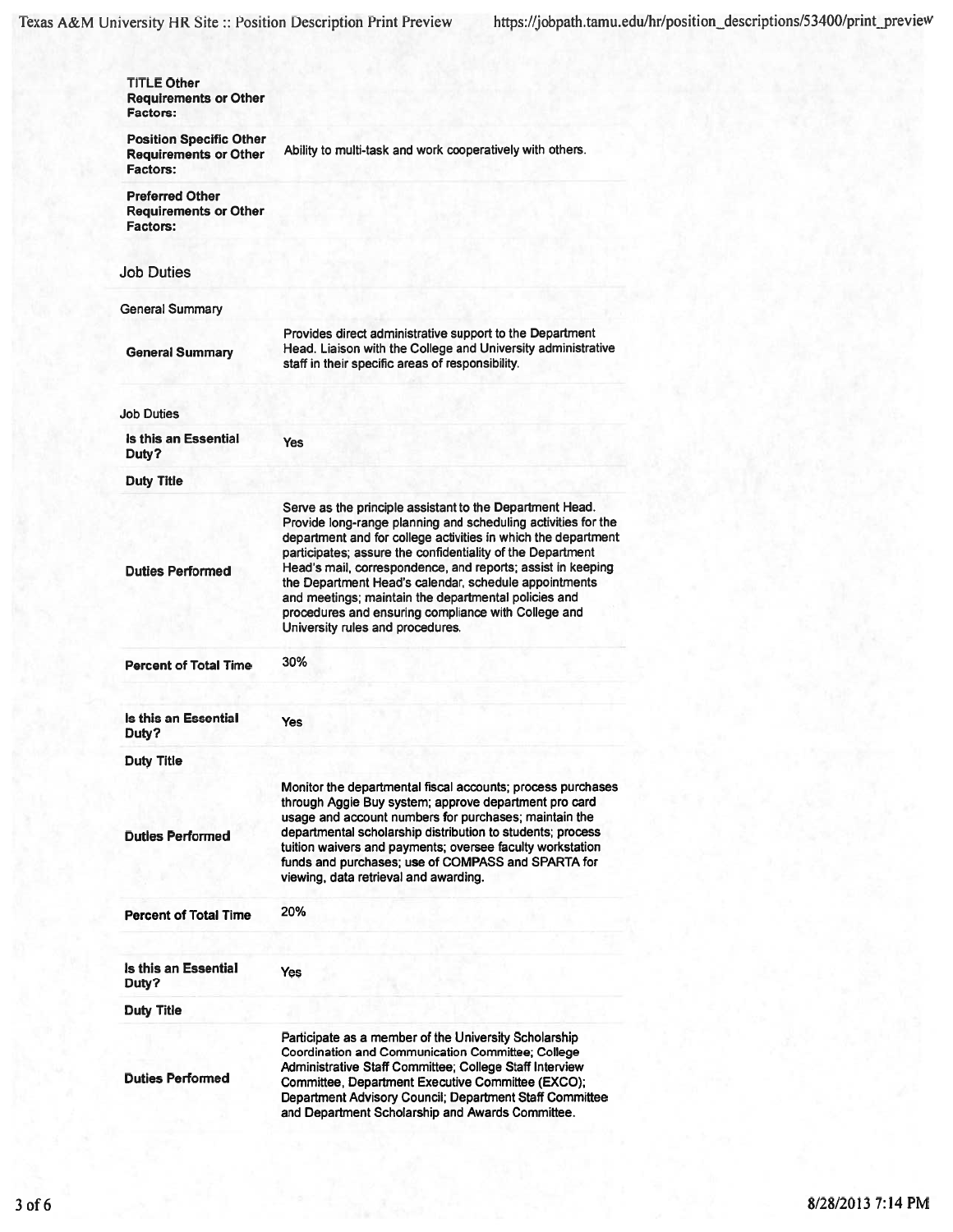| <b>Percent of Total Time</b>  | 15%                                                                                                                                                                                                                                                                                                                                             |
|-------------------------------|-------------------------------------------------------------------------------------------------------------------------------------------------------------------------------------------------------------------------------------------------------------------------------------------------------------------------------------------------|
| Is this an Essential<br>Duty? | Yes                                                                                                                                                                                                                                                                                                                                             |
| <b>Duty Title</b>             |                                                                                                                                                                                                                                                                                                                                                 |
| <b>Duties Performed</b>       | Plan and coordinate logistical and administrative support for<br>events, meetings, and other special departmental functions.<br>Attend meetings with Department Head and Associate<br>Department Heads; coordinate and monitor administrative<br>action items assigned to the department.                                                       |
| <b>Percent of Total Time</b>  | 15%                                                                                                                                                                                                                                                                                                                                             |
| Is this an Essential<br>Duty? | Yes                                                                                                                                                                                                                                                                                                                                             |
| <b>Duty Title</b>             |                                                                                                                                                                                                                                                                                                                                                 |
| <b>Duties Performed</b>       | Research, compile reports as directed; assist making<br>departmental decisions, and monitor their compliance;<br>provide support to the Department Promotion and Tenure<br>committee; assist with 3rd year reviews, tenure and<br>promotion packages; process faculty hiring, H1-B,<br>permanent residency and extensions as needed by faculty. |
| <b>Percent of Total Time</b>  | 10%                                                                                                                                                                                                                                                                                                                                             |
| Is this an Essential<br>Duty? | Yes                                                                                                                                                                                                                                                                                                                                             |
| <b>Duty Title</b>             |                                                                                                                                                                                                                                                                                                                                                 |
| <b>Duties Performed</b>       | Manage and lead department's administrative staff. Provide<br>administrative assistance to the associate department<br>heads, committee chairs, faculty, and department standing<br>committees; exercise independent judgment and perform<br>related duties as required.                                                                        |
| <b>Percent of Total Time</b>  | 9%                                                                                                                                                                                                                                                                                                                                              |
| Is this an Essential<br>Duty? | No                                                                                                                                                                                                                                                                                                                                              |
| <b>Duty Title</b>             |                                                                                                                                                                                                                                                                                                                                                 |
| <b>Duties Performed</b>       | Other duties as assigned.                                                                                                                                                                                                                                                                                                                       |
| <b>Percent of Total Time</b>  | 1%                                                                                                                                                                                                                                                                                                                                              |
|                               |                                                                                                                                                                                                                                                                                                                                                 |

# Supervisor

# **Supervisor Position Description**

| <b>Job Title</b>       | <b>PROFESSOR AND HEAD</b>       |
|------------------------|---------------------------------|
| <b>Position Number</b> |                                 |
| <b>Org Unit</b>        | <b>ARCHITECTURE / 02-130500</b> |
| <b>First Name</b>      | Ward                            |
| <b>Last Name</b>       | Wells                           |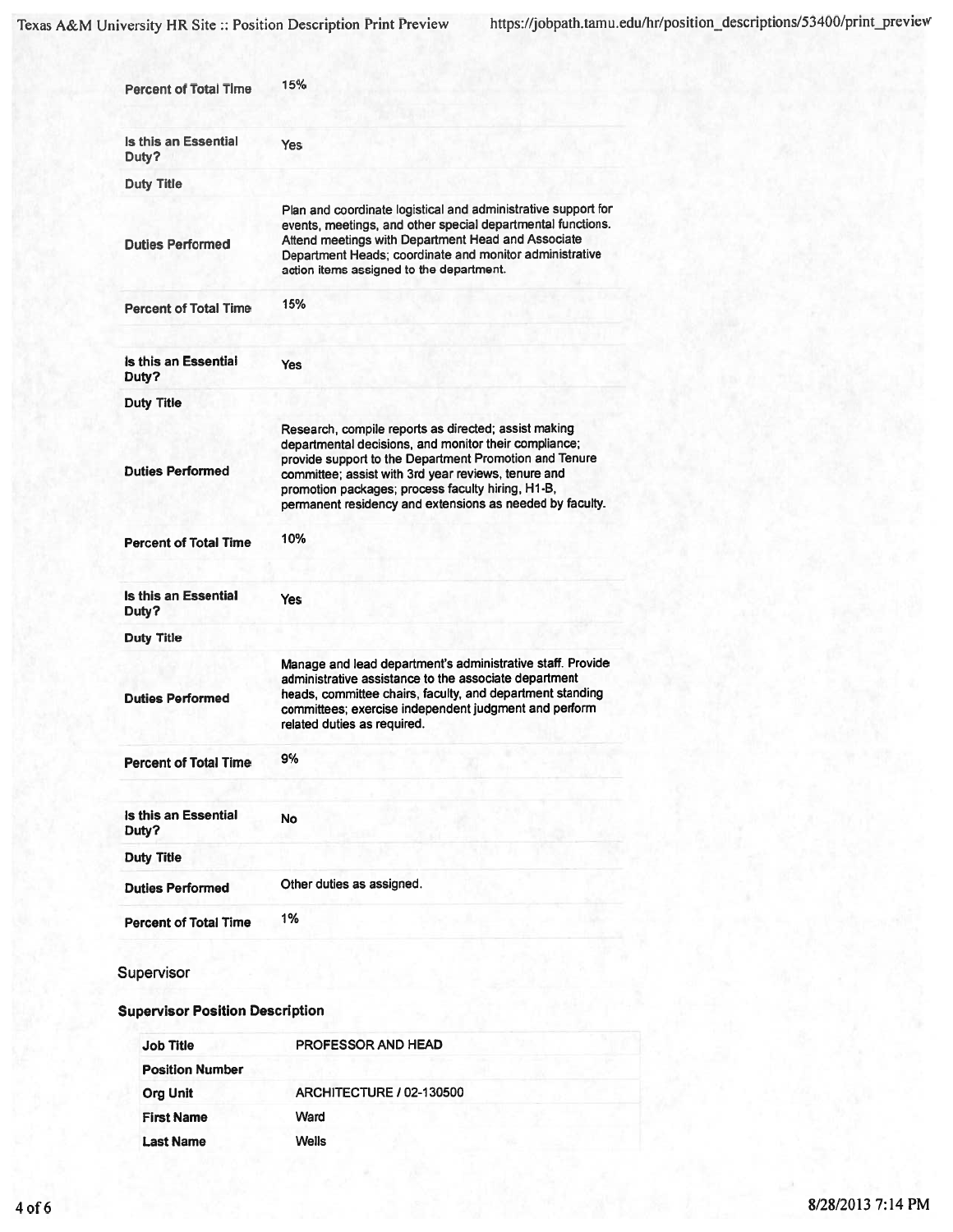| Email               | ward-wells@tamu.edu                                                                                                                                                                           |
|---------------------|-----------------------------------------------------------------------------------------------------------------------------------------------------------------------------------------------|
| <b>User Groups</b>  | Employee [Texas A&M University], Department Head or<br>designee [ARCHITECTURE / 02-130500], Hiring Supervisor<br>[ARCHITECTURE / 02-130500], Employee-PD Action<br>[ARCHITECTURE / 02-130500] |
| Employee            |                                                                                                                                                                                               |
| <b>Seated User</b>  |                                                                                                                                                                                               |
| <b>Details</b>      |                                                                                                                                                                                               |
| <b>First Name</b>   | Melinda                                                                                                                                                                                       |
| <b>Last Name</b>    | Randle                                                                                                                                                                                        |
| <b>Work Email</b>   | mrandle@arch.tamu.edu                                                                                                                                                                         |
| <b>Org Unit Ids</b> | <b>Texas A&amp;M University</b>                                                                                                                                                               |
|                     |                                                                                                                                                                                               |

**ARCHITECTURE / 02-130500** 

#### **Supplemental Questions**

**Reporting Org Unit** 

Required fields are indicated with an asterisk (\*).

- 1. \* Where did you see this position advertised?
	- o The Chronicle of Higher Education
	- o HigherEd Jobs
	- o Workplace Diversity
	- o Work in Texas
	- o Higher Education Recruitment Consortium (HERC)
	- o Job Fair
	- o This Website o Other
- 2. If you selected Other, please let us know where you saw the position advertised.

(Open Ended Question)

#### **Qualifying Group**

```
1. Asst to Dept Head
```
#### **Threshold**

# 100.0

**Question #1 Points** Select which of the following best represents your educational training. Completed high school diploma or GED (10.0) 15 college credit hours (15.0) 30 college credit hours (20.0) 45 college credit hours (25.0) 60 college credit hours (30.0) 75 college credit hours (35.0) 90 college credit hours (40.0) 105 college credit hours (45.0) 120 or more college credit hours (50.0) Completed a Bachelor's degree (50.0) Completed a Master's degree (60.0) Completed a Doctoral degree (99.0) **Question #2 Points** 

Select the response that best represents your years of experience in office administration or project management. None (0.0)

Less than one (1.0)  $1(40.0)$  $2(45.0)$  $3(50.0)$  $4(55.0)$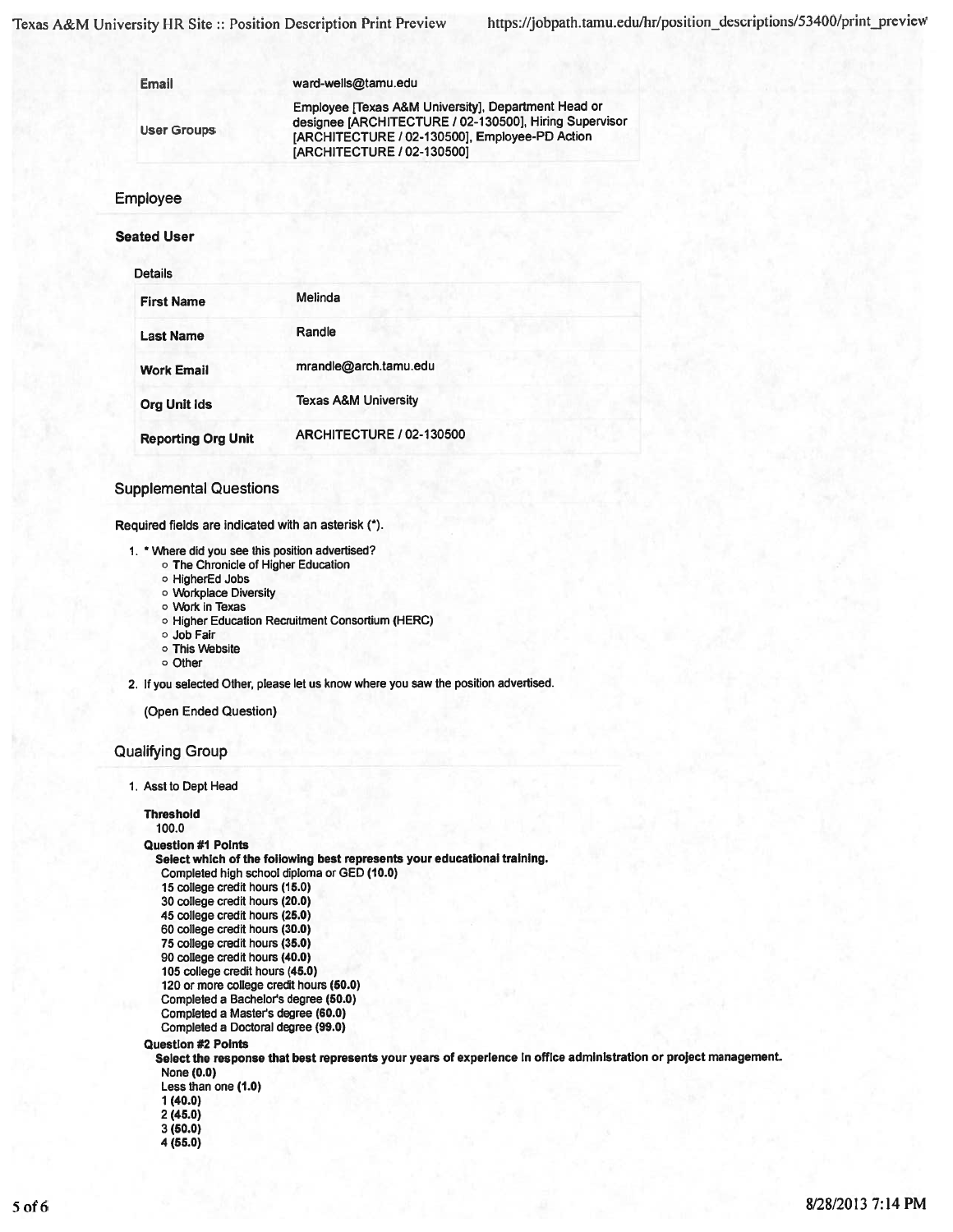5 (60.0)<br>6 (65.0)<br>7 (70.0)<br>8 (75.0)<br>9 (80.0)<br>10 (85.0)<br>11 or more (90.0)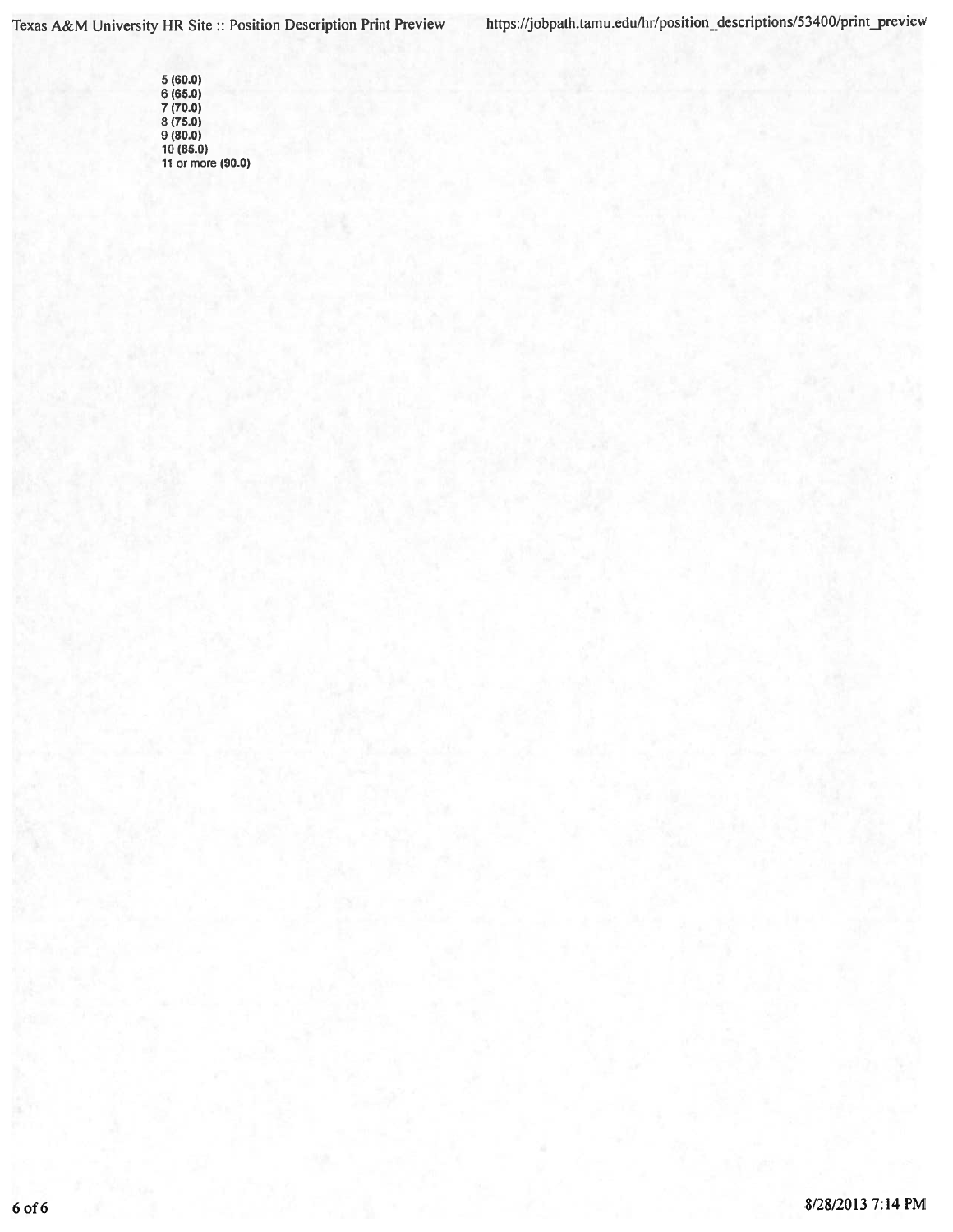# **ADMINISTRATIVE ASSISTANT**

**Position Description** 

| Position Information                                                                                                                       |                                 |
|--------------------------------------------------------------------------------------------------------------------------------------------|---------------------------------|
| <b>Position Title</b>                                                                                                                      | <b>Administrative Assistant</b> |
| <b>Posting Title</b>                                                                                                                       | ADMINISTRATIVE ASSISTANT        |
| <b>Title Code</b>                                                                                                                          | <b>TAMU-9293</b>                |
| Classified /<br>Non-Classified                                                                                                             | Non-Classified                  |
| If New Title, Please<br><b>Enter Proposed Title:</b>                                                                                       |                                 |
| <b>Department</b>                                                                                                                          | <b>ARCHITECTURE / 02-130500</b> |
| <b>Geographic Location</b>                                                                                                                 | <b>College Station</b>          |
| <b>Direct Supervisor</b>                                                                                                                   |                                 |
| <b>PIN</b>                                                                                                                                 | M34024                          |
| <b>FLSA</b>                                                                                                                                | Exempt                          |
| <b>ADLOC Account</b>                                                                                                                       | 02-130500                       |
| <b>Funding Account(s)</b>                                                                                                                  | 02-130500                       |
| <b>Primary Funding</b><br><b>Source</b>                                                                                                    | <b>Education and General</b>    |
| If 'Other' Primary<br><b>Funding Source, Please</b><br>Specify:                                                                            |                                 |
| <b>Title Minimum Salary</b><br>Rate                                                                                                        | \$29,000 to \$33,000            |
| <b>Title Minimum Salary</b><br><b>Pay Basis</b>                                                                                            | Annually                        |
| <b>Position Type</b>                                                                                                                       | Budgeted/Benefits - Full-Time   |
| If 'Part Time', Please<br><b>Specify Percent Effort:</b>                                                                                   |                                 |
| Is this position<br>restricted by the Patriot<br>Act?                                                                                      | No                              |
| Is this position D.O.T.<br>regulated?                                                                                                      | No                              |
| <b>Secondary Costs:</b>                                                                                                                    | None                            |
| is this a supervisory<br>position that has the<br>authority to hire<br>employees or whose<br>recommendations for<br>hiring, termination or | No                              |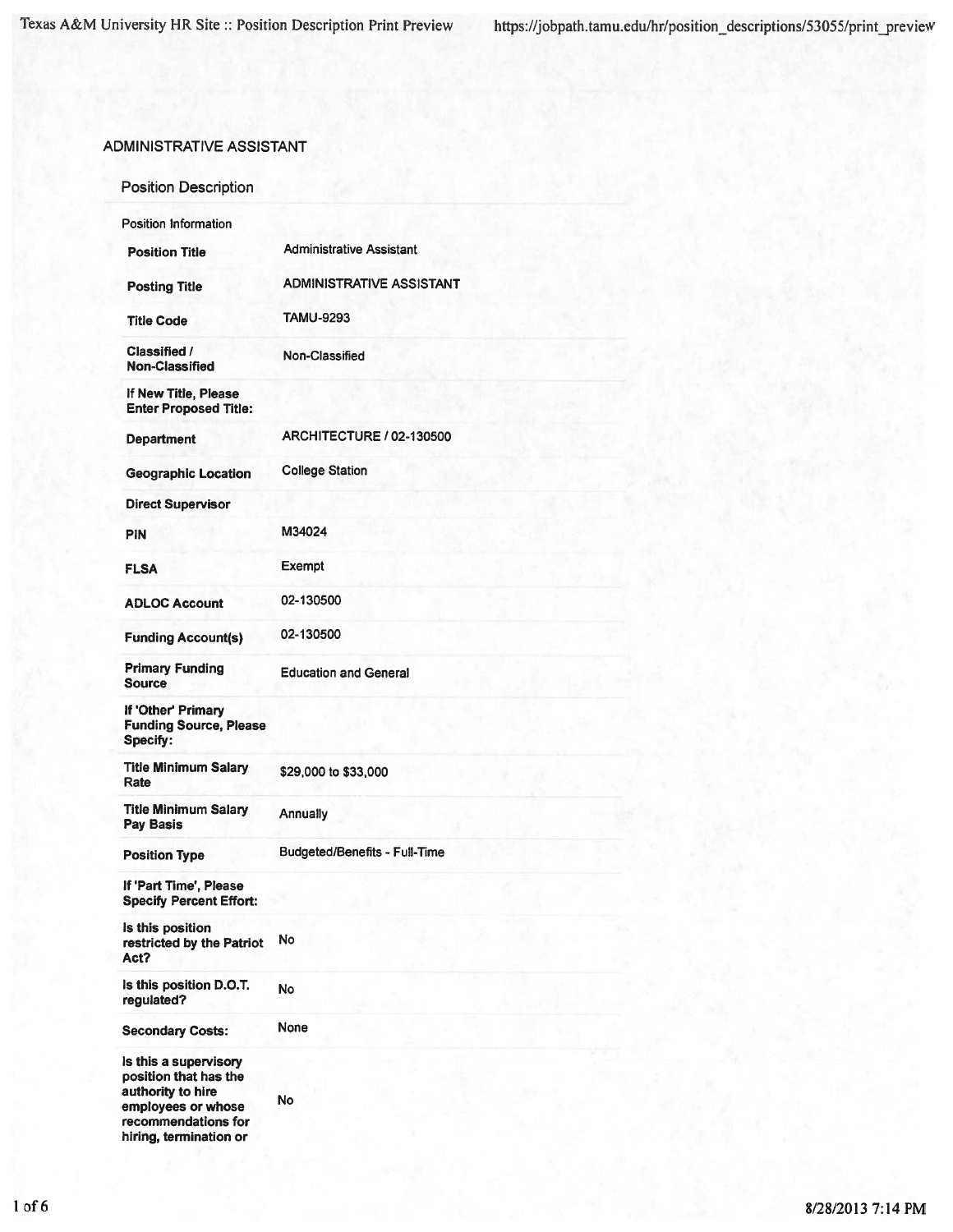| other change of                                        |                                                                                                                      |
|--------------------------------------------------------|----------------------------------------------------------------------------------------------------------------------|
| employment status are                                  |                                                                                                                      |
| given strong<br>consideration?                         |                                                                                                                      |
|                                                        |                                                                                                                      |
| <b>Employees Supervised:</b>                           | Student Worker - (1)                                                                                                 |
| Does this employee                                     |                                                                                                                      |
| customarily and                                        |                                                                                                                      |
| regularly exercise                                     |                                                                                                                      |
| discretion and                                         | Yes                                                                                                                  |
| independent judgment                                   |                                                                                                                      |
| and have the authority<br>to make important            |                                                                                                                      |
| decisions?                                             |                                                                                                                      |
|                                                        |                                                                                                                      |
| If Yes, give percentage:                               | 50                                                                                                                   |
|                                                        |                                                                                                                      |
| <b>Please indicate</b><br>machines or equipment        | $PC - 25$ hrs                                                                                                        |
| used in the                                            | Telephone - 5hrs                                                                                                     |
| performance of                                         | Copier/Scanner/Fax - 2hrs                                                                                            |
| essential duties:                                      |                                                                                                                      |
|                                                        | Bachelor's degree or any equivalent combination of training                                                          |
|                                                        | and experience (eight years experience with high school                                                              |
| <b>TITLE Required</b><br><b>Education and</b>          | graduation or four years with an Associate degree). Two                                                              |
| <b>Experience:</b>                                     | years experience in office administration or project                                                                 |
|                                                        | management.                                                                                                          |
|                                                        |                                                                                                                      |
|                                                        | Bachelor's degree or any equivalent combination of training                                                          |
| <b>Position Specific</b>                               | and experience (eight years experience with high school<br>graduation or four years with an Associate's degree). Two |
| <b>Required Education and</b>                          | years experience in office administration or project                                                                 |
| <b>Experience:</b>                                     | management.                                                                                                          |
|                                                        |                                                                                                                      |
| <b>TITLE Preferred</b>                                 |                                                                                                                      |
| <b>Education and</b>                                   | Bachelor's degree. None.                                                                                             |
| <b>Experience:</b>                                     |                                                                                                                      |
| <b>Position Specific</b>                               | Bachelor's degree and administrative experience at TAMU.                                                             |
| <b>Preferred Education</b>                             | Five years TAMU experience in office administration                                                                  |
| and Experience:                                        | management.                                                                                                          |
|                                                        |                                                                                                                      |
| <b>TITLE Required</b>                                  | none.                                                                                                                |
| <b>Licenses and</b><br><b>Certifications:</b>          |                                                                                                                      |
|                                                        |                                                                                                                      |
| <b>Position Specific</b>                               | None                                                                                                                 |
| <b>Required Licenses and</b><br><b>Certifications:</b> |                                                                                                                      |
|                                                        |                                                                                                                      |
| <b>Preferred Licenses and</b>                          | Certified Administrative Professional (CAP)                                                                          |
| <b>Certifications:</b>                                 |                                                                                                                      |
|                                                        | Working knowledge of spreadsheet, presentation and word                                                              |
| <b>TITLE Required Special</b>                          | processing software programs. Interpersonal and                                                                      |
| Knowledge, Skills, and                                 | communication skills and ability to plan and organize                                                                |
| <b>Abilities:</b>                                      | effectively.                                                                                                         |
|                                                        |                                                                                                                      |
| <b>Position Specific</b>                               | Working knowledge of spreadsheet, presentation and word<br>processing software programs. Interpersonal and           |
| <b>Required Special</b>                                | communication skills and ability to plan and organize                                                                |
| Knowledge, Abilities,<br>and Skills:                   | effectively.                                                                                                         |
|                                                        |                                                                                                                      |
| <b>Preferred Special</b>                               |                                                                                                                      |
| Knowledge, Abilities,                                  | Knowledge of COMPASS, HOWDY and FAMIS useful.                                                                        |
| and Skills:                                            |                                                                                                                      |
| <b>TITLE Other</b>                                     |                                                                                                                      |
| <b>Requirements or Other</b>                           |                                                                                                                      |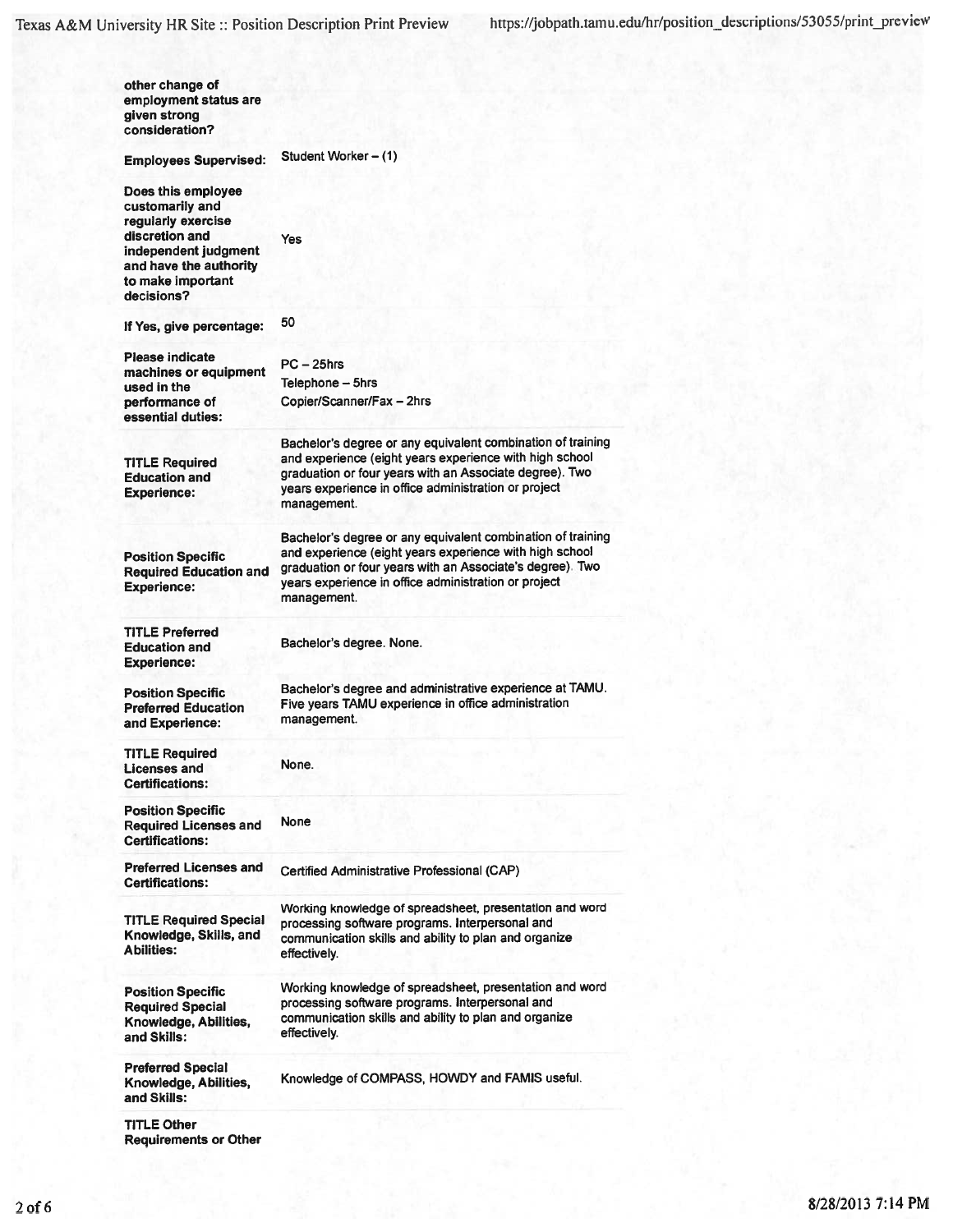| <b>Factors:</b>                                                                   |                                                                                                                                                                                                                                                                                                                                                                                                                                                                                                                                                                                                                                                                                                                                                                                                                                                                                                                                                                                                                                                                                                                                                                                                                                                                                                                                                                                                                                                                                     |
|-----------------------------------------------------------------------------------|-------------------------------------------------------------------------------------------------------------------------------------------------------------------------------------------------------------------------------------------------------------------------------------------------------------------------------------------------------------------------------------------------------------------------------------------------------------------------------------------------------------------------------------------------------------------------------------------------------------------------------------------------------------------------------------------------------------------------------------------------------------------------------------------------------------------------------------------------------------------------------------------------------------------------------------------------------------------------------------------------------------------------------------------------------------------------------------------------------------------------------------------------------------------------------------------------------------------------------------------------------------------------------------------------------------------------------------------------------------------------------------------------------------------------------------------------------------------------------------|
| <b>Position Specific Other</b><br><b>Requirements or Other</b><br><b>Factors:</b> | Ability to multi-task and work cooperatively with others.                                                                                                                                                                                                                                                                                                                                                                                                                                                                                                                                                                                                                                                                                                                                                                                                                                                                                                                                                                                                                                                                                                                                                                                                                                                                                                                                                                                                                           |
| <b>Preferred Other</b><br><b>Requirements or Other</b><br><b>Factors:</b>         | None                                                                                                                                                                                                                                                                                                                                                                                                                                                                                                                                                                                                                                                                                                                                                                                                                                                                                                                                                                                                                                                                                                                                                                                                                                                                                                                                                                                                                                                                                |
| <b>Job Duties</b>                                                                 |                                                                                                                                                                                                                                                                                                                                                                                                                                                                                                                                                                                                                                                                                                                                                                                                                                                                                                                                                                                                                                                                                                                                                                                                                                                                                                                                                                                                                                                                                     |
| <b>General Summary</b>                                                            |                                                                                                                                                                                                                                                                                                                                                                                                                                                                                                                                                                                                                                                                                                                                                                                                                                                                                                                                                                                                                                                                                                                                                                                                                                                                                                                                                                                                                                                                                     |
| <b>General Summary</b>                                                            | Provides administrative and academic support for a unit or<br>specialized activity. Will work closely with Associate<br>Department Head and program coordinators.                                                                                                                                                                                                                                                                                                                                                                                                                                                                                                                                                                                                                                                                                                                                                                                                                                                                                                                                                                                                                                                                                                                                                                                                                                                                                                                   |
| <b>Job Duties</b>                                                                 |                                                                                                                                                                                                                                                                                                                                                                                                                                                                                                                                                                                                                                                                                                                                                                                                                                                                                                                                                                                                                                                                                                                                                                                                                                                                                                                                                                                                                                                                                     |
| Is this an Essential<br>Duty?                                                     | <b>Yes</b>                                                                                                                                                                                                                                                                                                                                                                                                                                                                                                                                                                                                                                                                                                                                                                                                                                                                                                                                                                                                                                                                                                                                                                                                                                                                                                                                                                                                                                                                          |
| <b>Duty Title</b>                                                                 |                                                                                                                                                                                                                                                                                                                                                                                                                                                                                                                                                                                                                                                                                                                                                                                                                                                                                                                                                                                                                                                                                                                                                                                                                                                                                                                                                                                                                                                                                     |
| <b>Duties Performed</b>                                                           | Serves as personal assistant to the three Associate<br>Department Heads who serves an Undergraduate Program<br>Coordinator (Bachelor of Environmental Design-BED),<br>Professional Degree Program Coordinator (Master of<br>Architecture-M.Arch), and Research Program Coordinator<br>(Master of Architecture-MS, and PhD). Provide<br>administrative support for the academic programs of the<br>department; keep minutes and implement actions for the<br>Undergraduate and Graduate Instruction Committees;<br>maintain course inventory; file for new courses, changed<br>courses and changes to the curriculum; maintain course<br>catalogs; maintain and work closely with MARS regarding<br>student evaluations; assist and prepare documents for field<br>trips and provide for collection of fees; track applicants and<br>participants in the internship program; act as liaison to the<br>firms that participate in the internship program and with the<br>service providers for study abroad programs; collect and<br>manage accreditation and program review report materials;<br>work closely with advisors and college administrators on<br>academic issues. Frequent use of the Howdy portal for data<br>retrieval and viewing. Collect data and assist with the update<br>of faculty load and workload reports, as well as short course<br>reports. Serve as direct liaison with student grade appeals<br>process (close interaction with Grade Appeal Committee). |
| <b>Percent of Total Time</b>                                                      | 50%                                                                                                                                                                                                                                                                                                                                                                                                                                                                                                                                                                                                                                                                                                                                                                                                                                                                                                                                                                                                                                                                                                                                                                                                                                                                                                                                                                                                                                                                                 |
| Is this an Essential<br>Duty?                                                     | Yes                                                                                                                                                                                                                                                                                                                                                                                                                                                                                                                                                                                                                                                                                                                                                                                                                                                                                                                                                                                                                                                                                                                                                                                                                                                                                                                                                                                                                                                                                 |
| <b>Duty Title</b>                                                                 |                                                                                                                                                                                                                                                                                                                                                                                                                                                                                                                                                                                                                                                                                                                                                                                                                                                                                                                                                                                                                                                                                                                                                                                                                                                                                                                                                                                                                                                                                     |
| <b>Duties Performed</b>                                                           | Assist Department Head and Associate Department Heads<br>in developing and maintaining course schedules; track<br>enrollment in courses and report to head; assist in room and<br>event scheduling. Assist with program publications,<br>marketing, web-based information and regular updates on<br>departmental affairs. Write general correspondence, reports,<br>recruiting materials, and academic program descriptions.                                                                                                                                                                                                                                                                                                                                                                                                                                                                                                                                                                                                                                                                                                                                                                                                                                                                                                                                                                                                                                                        |
| <b>Percent of Total Time</b>                                                      | 29%                                                                                                                                                                                                                                                                                                                                                                                                                                                                                                                                                                                                                                                                                                                                                                                                                                                                                                                                                                                                                                                                                                                                                                                                                                                                                                                                                                                                                                                                                 |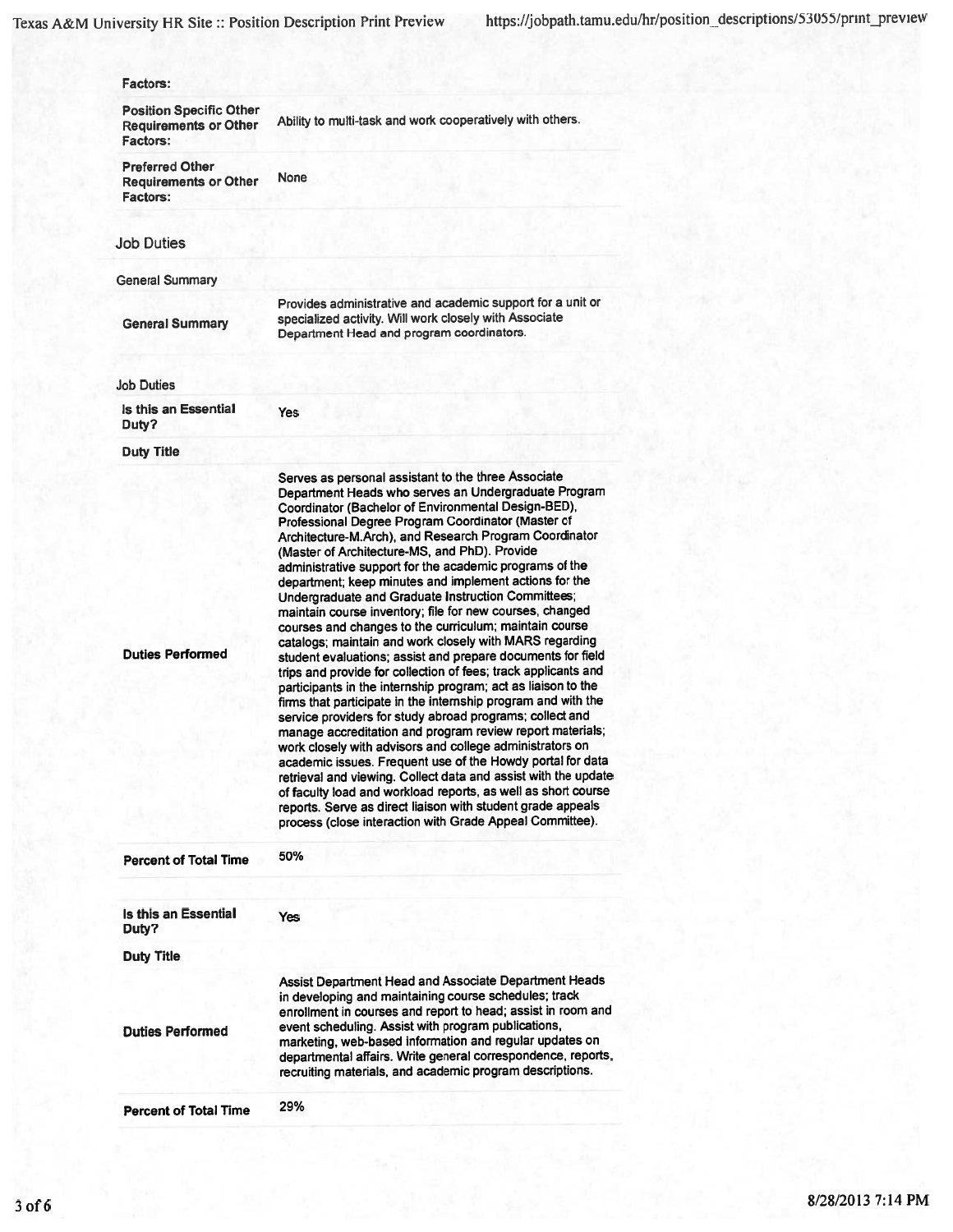| Is this an Essential<br>Duty? | Yes                                                                                                                                                                                                                                                                                                                                                                                                                                                                                                                                                                            |
|-------------------------------|--------------------------------------------------------------------------------------------------------------------------------------------------------------------------------------------------------------------------------------------------------------------------------------------------------------------------------------------------------------------------------------------------------------------------------------------------------------------------------------------------------------------------------------------------------------------------------|
| <b>Duty Title</b>             |                                                                                                                                                                                                                                                                                                                                                                                                                                                                                                                                                                                |
| <b>Duties Performed</b>       | Provide information to students, potential students, former<br>students, professionals and the public about the academic<br>programs of the department, field phone calls and requests;<br>assist faculty in fielding requests for information about<br>programs, application status, and other academic related<br>issues. Assist in events related to academic programs, such<br>as new student conferences, orientations, award<br>ceremonies, parent weekends, and former student<br>receptions. Assist in graduate assistantship preparation and<br>semester assignments. |
| <b>Percent of Total Time</b>  | 10%                                                                                                                                                                                                                                                                                                                                                                                                                                                                                                                                                                            |
| Is this an Essential<br>Duty? | <b>Yes</b>                                                                                                                                                                                                                                                                                                                                                                                                                                                                                                                                                                     |
| <b>Duty Title</b>             |                                                                                                                                                                                                                                                                                                                                                                                                                                                                                                                                                                                |
| <b>Duties Performed</b>       | Assist with student worker supervision as it relates to all<br>aspects of previously stated job duties.                                                                                                                                                                                                                                                                                                                                                                                                                                                                        |
| <b>Percent of Total Time</b>  | 5%                                                                                                                                                                                                                                                                                                                                                                                                                                                                                                                                                                             |
| Is this an Essential<br>Duty? | <b>Yes</b>                                                                                                                                                                                                                                                                                                                                                                                                                                                                                                                                                                     |
| <b>Duty Title</b>             |                                                                                                                                                                                                                                                                                                                                                                                                                                                                                                                                                                                |
| <b>Duties Performed</b>       | Regularly handle payments for various events including the<br>student work publication (NewD, previously known as<br>ARCHIVE) and Scholarship Banquet attendance fee using<br>iPayment.                                                                                                                                                                                                                                                                                                                                                                                        |
| <b>Percent of Total Time</b>  | 3%                                                                                                                                                                                                                                                                                                                                                                                                                                                                                                                                                                             |
| Is this an Essential<br>Duty? | Yes                                                                                                                                                                                                                                                                                                                                                                                                                                                                                                                                                                            |
| <b>Duty Title</b>             |                                                                                                                                                                                                                                                                                                                                                                                                                                                                                                                                                                                |
| <b>Duties Performed</b>       | Participate as a member of the Departmental Staff Interview<br><b>Committee and Department Staff Development Committee</b><br>in addition to membership of the Associate Department<br>Heads' meetings and Staff meetings.                                                                                                                                                                                                                                                                                                                                                     |
| <b>Percent of Total Time</b>  | 2%                                                                                                                                                                                                                                                                                                                                                                                                                                                                                                                                                                             |
| Is this an Essential<br>Duty? | No                                                                                                                                                                                                                                                                                                                                                                                                                                                                                                                                                                             |
| <b>Duty Title</b>             |                                                                                                                                                                                                                                                                                                                                                                                                                                                                                                                                                                                |
| <b>Duties Performed</b>       | Other duties as assigned.                                                                                                                                                                                                                                                                                                                                                                                                                                                                                                                                                      |
| <b>Percent of Total Time</b>  | 1%                                                                                                                                                                                                                                                                                                                                                                                                                                                                                                                                                                             |

Supervisor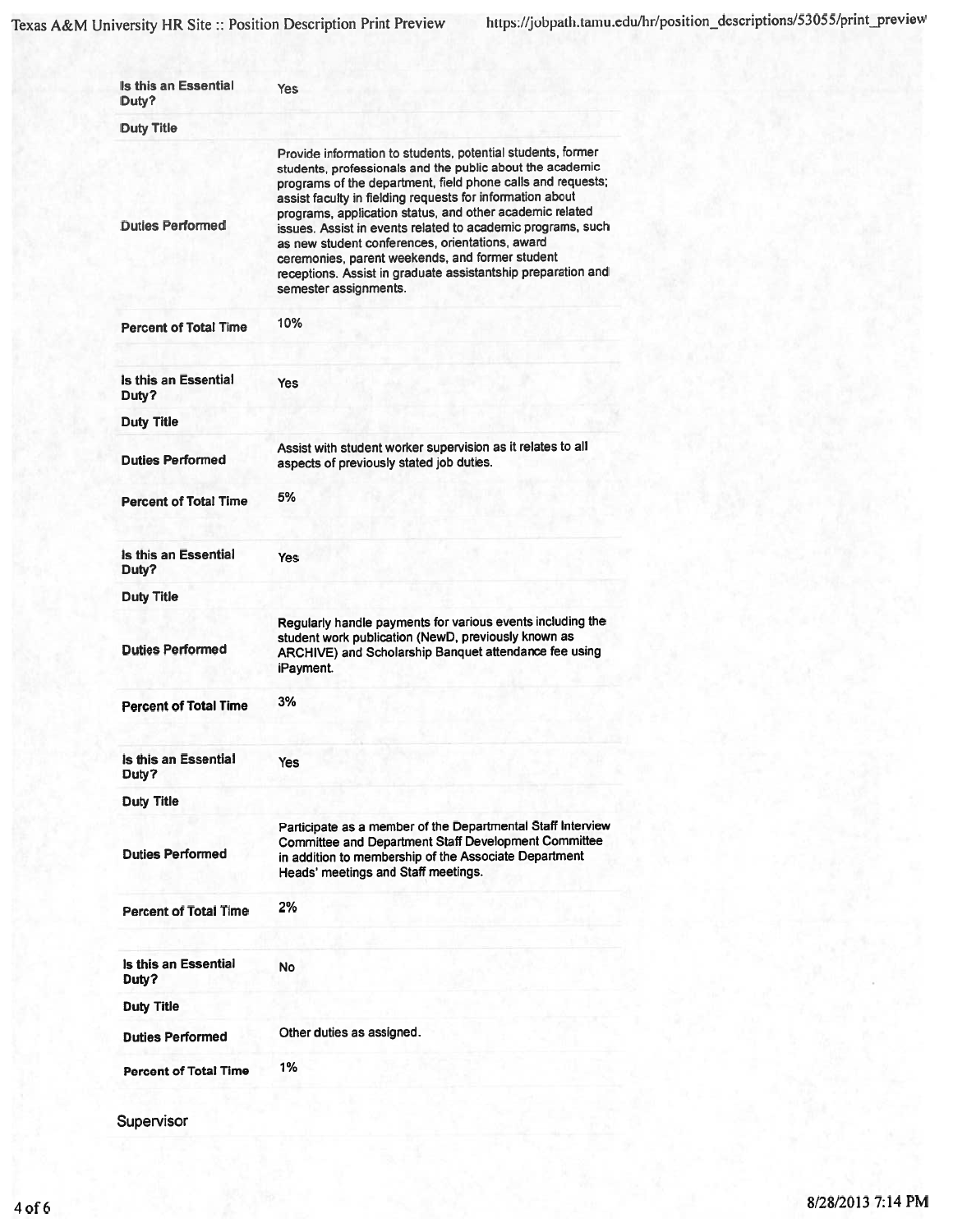#### **Supervisor Position Description**

| <b>Job Title</b>       | ASSISTANT TO DEPARTMENT HEAD                                                                                                              |
|------------------------|-------------------------------------------------------------------------------------------------------------------------------------------|
| <b>Position Number</b> |                                                                                                                                           |
| <b>Org Unit</b>        | <b>ARCHITECTURE / 02-130500</b>                                                                                                           |
| <b>First Name</b>      | Melinda                                                                                                                                   |
| <b>Last Name</b>       | Randle                                                                                                                                    |
| Email                  | mrandle@arch.tamu.edu                                                                                                                     |
| <b>User Groups</b>     | Employee [Texas A&M University], Hiring Supervisor<br>[ARCHITECTURE / 02-130500], Employee-PD Action<br><b>IARCHITECTURE / 02-130500]</b> |

## Employee

#### **Seated User**

| etail |
|-------|
|       |

| <b>First Name</b>         | Ginger                          |
|---------------------------|---------------------------------|
| <b>Last Name</b>          | White                           |
| <b>Work Email</b>         | gwhite@tamu.edu                 |
| <b>Org Unit Ids</b>       | <b>Texas A&amp;M University</b> |
| <b>Reporting Org Unit</b> | <b>ARCHITECTURE / 02-130500</b> |

## **Supplemental Questions**

Required fields are indicated with an asterisk (\*).

- 1. \* Where did you see this position advertised?<br>
 The Chronicle of Higher Education
	-
	- o HigherEd Jobs
	- o Workplace Diversity
	- o Work in Texas
	- o Higher Education Recruitment Consortium (HERC)
	- o Job Fair
	- o This Website
	- o Other
- 2. If you selected Other, please let us know where you saw the position advertised.

(Open Ended Question)

### **Qualifying Group**

### 1. M34024

**Threshold** 100.0

**Question #1 Points** 

Select which of the following best represents your educational training. Completed high school diploma or GED (10.0) 15 college credit hours (15.0) 30 college credit hours (20.0) 45 college credit hours (25.0) 60 college credit hours (30.0) 75 college credit hours (35.0) 90 college credit hours (40.0) 105 college credit hours (45.0) 120 or more college credit hours (50.0) Completed a Bachelor's degree (50.0) Completed a Master's degree or higher (99.0)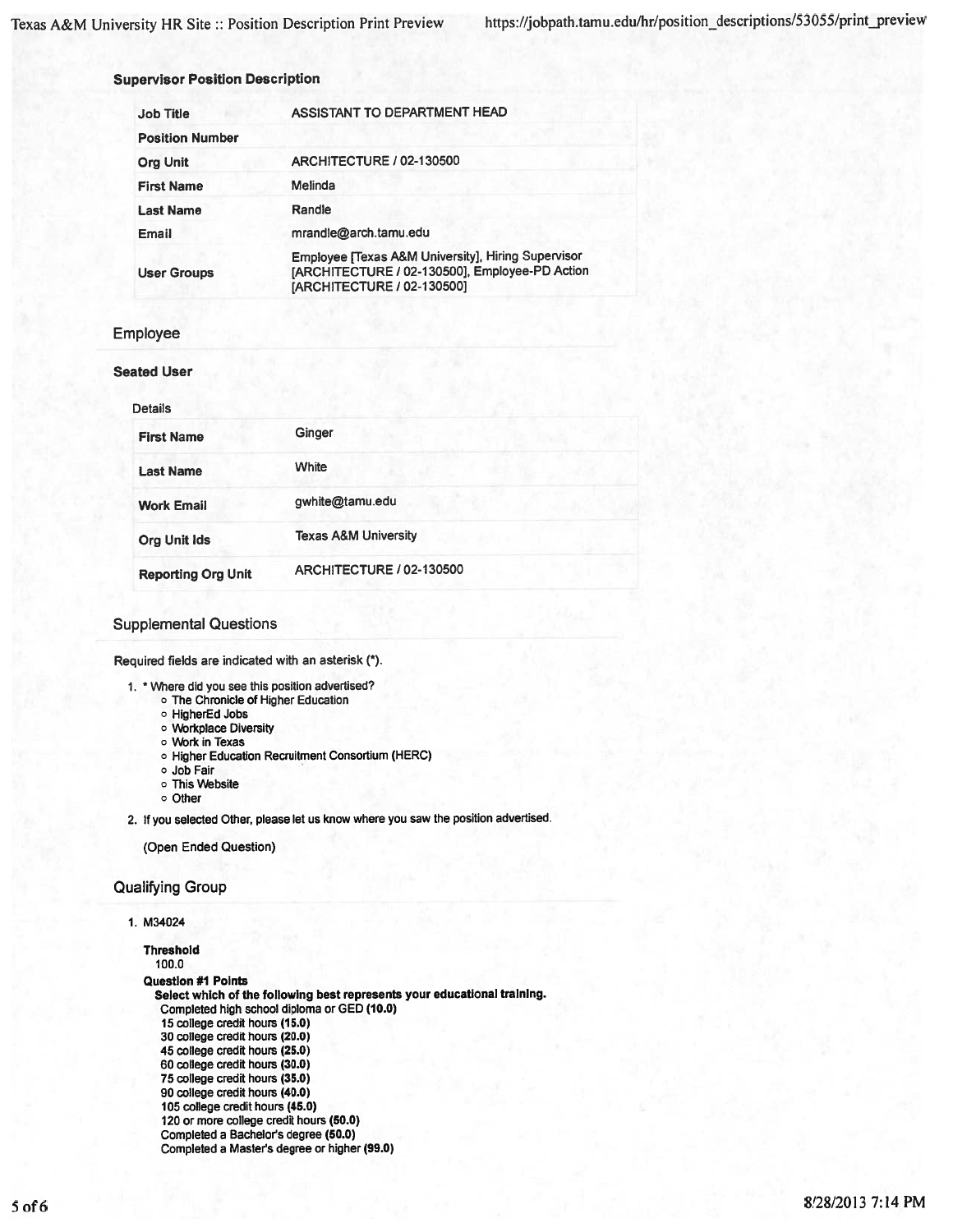Question #2 Points Select the response that best represents your years of experience in office administration or project management. None  $(0.0)$ <br>Less than one  $(1.0)$  $1(45.0)$  $2(50.0)$  $3(55.0)$  $4(60.0)$ <br>5 (65.0)  $6(70.0)$   $7(75.0)$   $8(80.0)$   $9(85.0)$   $10.85$ 

10 or more (90.0)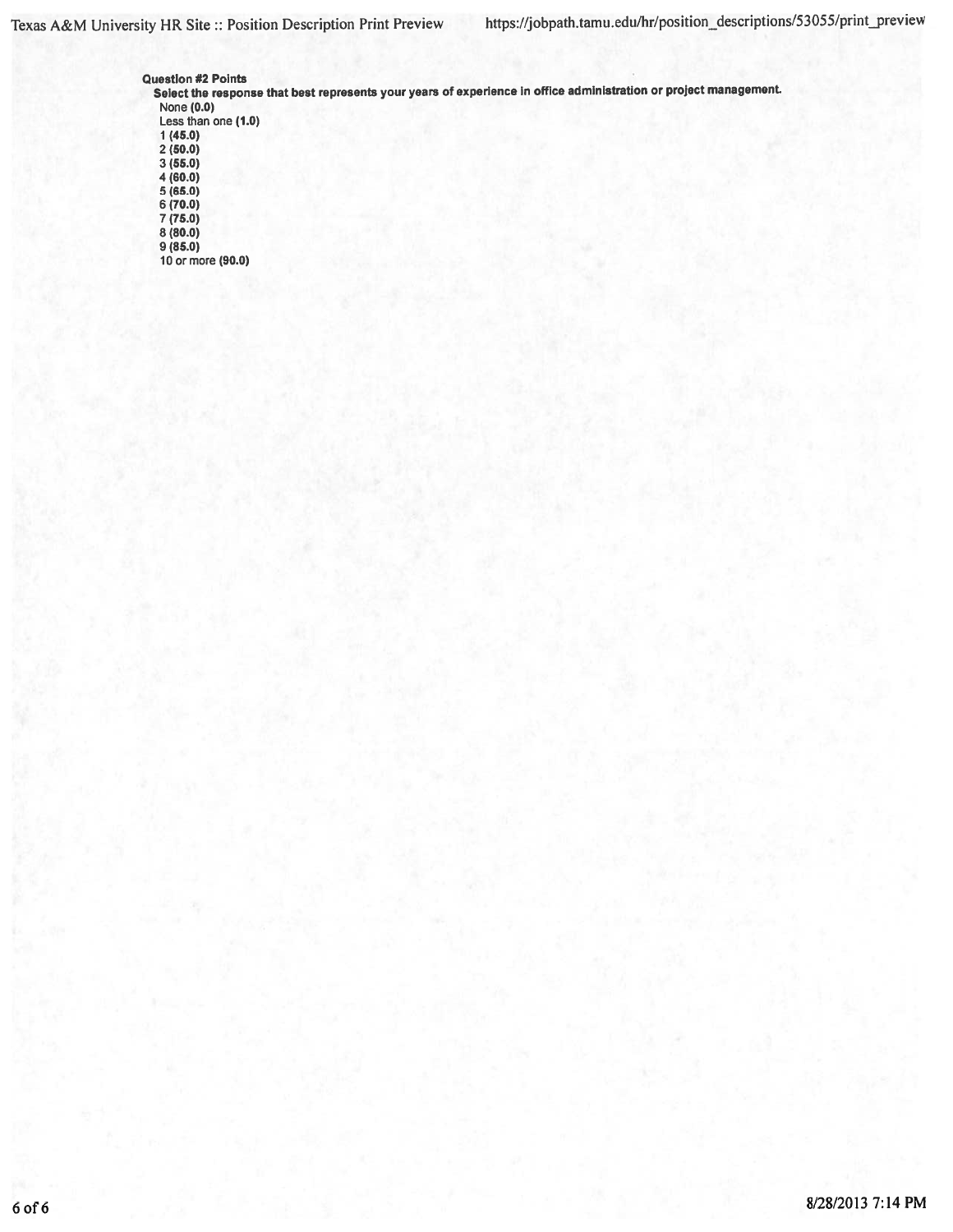## **Yiechia Warren Job Responsibilities 2013-2014**

# **Department:**

- Works directly under the guidance of the Assistant to the Department Head to provide daily office support activities.
	- o prepares correspondence, spreadsheet and/or database entry and analysis
	- o assists with presentation and data management activities
	- o assists in the development of office procedures
	- o performs special analyses and project summaries
	- o processes confidential matters
- Serve as administrative support for the faculty meetings/retreats.
	- o arranges the meeting times and locations for the faculty meetings
	- o provides follow up reminders on action items from the meetings.
	- $\circ$  prepares agenda, calendars and other important material to be distributed at the faculty meetings
	- $\circ$  take minutes for the meetings and distributes to faculty soon thereafter
- Assists in the planning of special events and coordination of logistical arrangements for the events, meetings or other special functions, including on-site support (Scholarship banquet, Celebration of Excellence).
	- o assists the Assistant to the Department Head with scholarship application preparation
	- o compiling matrix spreadsheets and data entry
	- o collection of student papers, proposals and portfolios
	- o process the projected scholarship balances
	- o staff support to the scholarship committee during the selection process
	- o prepares Invitation letters to donors, faculty and students
	- o receive and process payments in Market Place
	- o finalize all banquet needs
- Assists with faculty hiring package and faculty immigration documents when necessary.
	- o provides support to faculty search committee
- Organizes Annual Review Process with all Faculty.
	- o sends reminders, receives the annual reviews and other material
	- o schedules meetings with department head
	- o captures relevant information from faculty annual reviews for departmental workload database
- Coordinates Special Projects.
	- o college and university requests
	- o annual APR report
	- o NAAB accreditation process
		- data collection
		- § organize material for final preparation